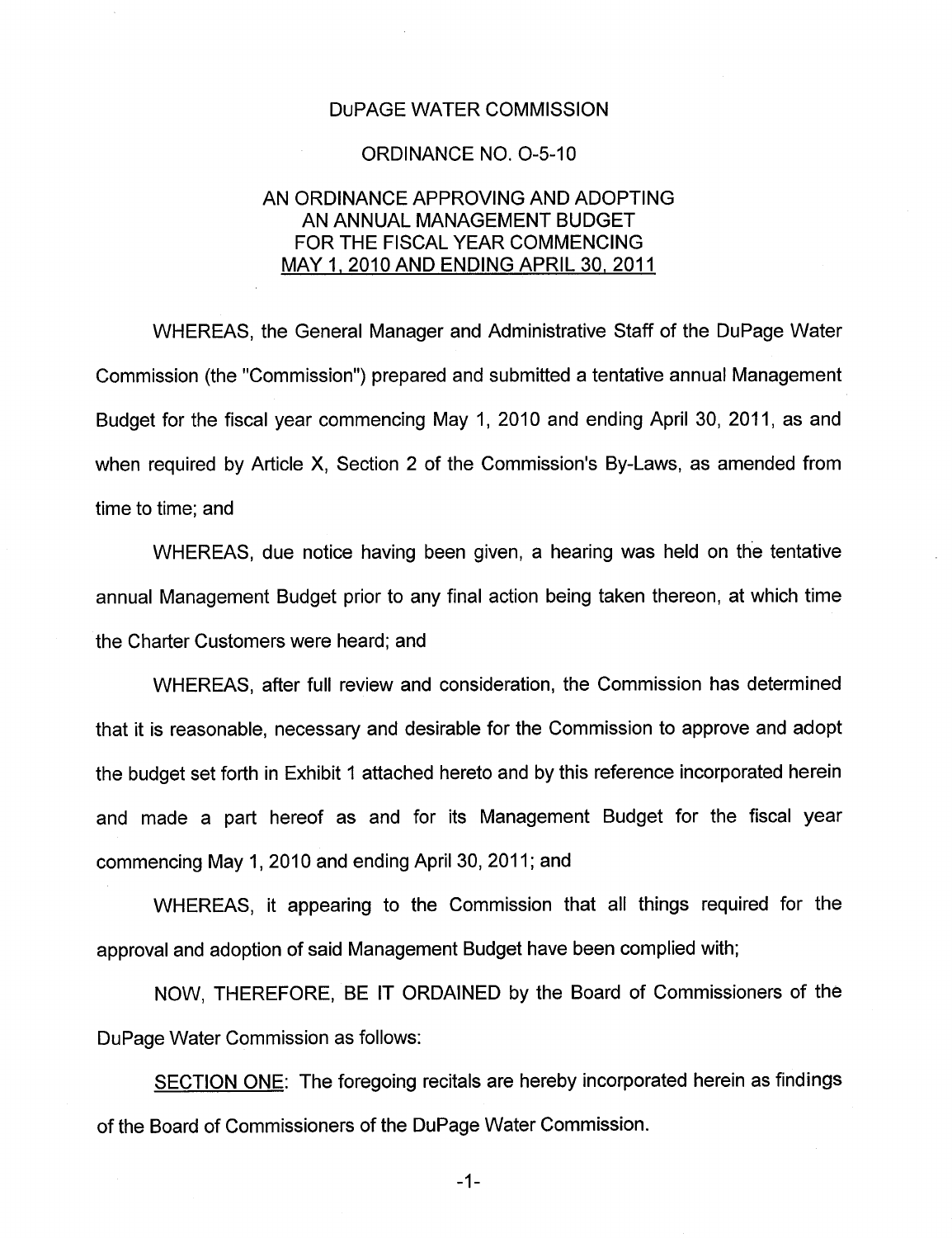SECTION TWO: The Budget attached hereto as Exhibit 1 and by this reference incorporated herein and made a part hereof shall be and hereby is approved and adopted as and for the Management Budget of the DuPage Water Commission for the fiscal year commencing May 1, 2010 and ending April 30, 2011.

SECTION THREE: This Ordinance shall be in full force and effect from and after its adoption.

T. Bennington, T. Elliott, R. Furstenau, G. Mathew, AYES: W. Murphy, J. Zay, D. Zeilenga, and L. Rathje NAYS: ABSENT: ADOPTED this  $15$  day of  $42$  , 2010. E. Chaplin L. Hartwig, W. Maio, W. Mueller, F. Saverino

Quis Rathy

ATTEST:

Clerk

Board/Ordinances/0-5-10.docx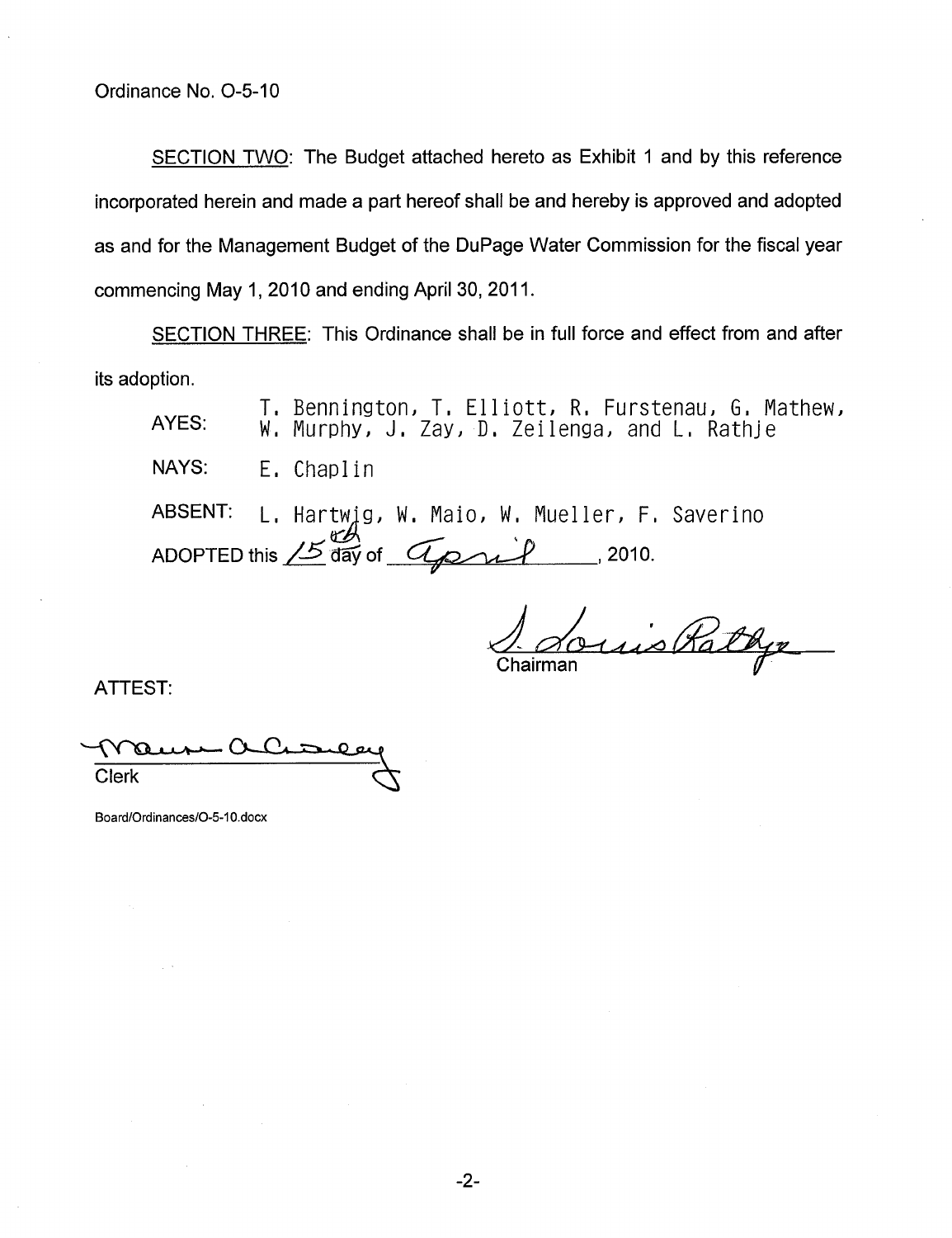$\ddot{\phantom{a}}$ 

state of the control of

D∪PAGE WATER COMMISSION<br>TENTATIVE DRAFT MANAGEMENT BUDGET<br>MAY 1, 2010 TO APRIL 30, 2011

| ACCT# |             | <b>ACCOUNT TITLE</b>                      | TOTAL<br><b>FROM</b> | <b>WATER FUND</b><br>FY 08-09<br><b>ACTUAL</b> | <b>WATER FUND</b><br>FY 09-10<br><b>BUDGET</b> | <b>WATER FUND</b><br>FY 09-10<br><b>PROJECTED</b> | <b>WATER FUND</b><br>FY 10-11<br><b>BUDGET</b> | % CHANGE<br>FY 10-11 BUDGET<br><b>VS</b><br>FY 09-10<br><b>PROJECTED</b> | % CHANGE<br>FY 10-11 BUDGET<br>VS.<br>FY 09-10<br><b>BUDGET</b> |
|-------|-------------|-------------------------------------------|----------------------|------------------------------------------------|------------------------------------------------|---------------------------------------------------|------------------------------------------------|--------------------------------------------------------------------------|-----------------------------------------------------------------|
| 01    | 5000        | <b>REVENUES</b>                           |                      |                                                |                                                |                                                   |                                                |                                                                          |                                                                 |
| 01    | 5110        | <b>O &amp; M PAYMENTS</b>                 | PAGE <sub>3</sub>    | 33,408,518                                     | 47,880,552                                     | 41.337.278                                        | 54,442,280                                     | 31.7%                                                                    | 13.7%                                                           |
| 01    | 5120        | <b>FIXED COST PAYMENTS</b>                | PAGE 3               | 6,985,898                                      | 7,145,219                                      | 6,877,526                                         | 7.146.219                                      | 3.9%                                                                     | 0.0%                                                            |
| 01    | 5130        | SUBSEQUENT CUSTOMER DIFFERENTIAL          | PAGE 3               | 922,348                                        | 954,000                                        | 905,583                                           | 909,633                                        | 0.4%                                                                     | $-4.7%$                                                         |
| 01    | 5140        | <b>EMERGENCY WATER SERVICE</b>            | PAGE 3               | 5.104                                          | 28,600                                         | 6,296                                             | 16,650                                         | 164.5%                                                                   | -41.8%                                                          |
| 01    | 5300.10     | SALES TAXES ASSIGNED TO WATER REVENUE     | PAGE 3               |                                                |                                                |                                                   | 23,052,439                                     | N/A                                                                      | N/A                                                             |
| 01    | 5300.30     | SALES TAXES AVAILABLE FOR GENERAL USE     | PAGE 3               | 31,118,492                                     | 30,069,085                                     | 28,624,666                                        | 5,789,561                                      | $-79.8%$                                                                 | $-80.7%$                                                        |
| -01   | 5810        | INTEREST INCOME                           | PAGE 3               | 1,424,148                                      | 1,552,996                                      | 372.150                                           | 240.332                                        | $-35.4%$                                                                 | $-84.5%$                                                        |
| 01    | 5900        | OTHER INCOME                              | PAGE 3               | 2.473                                          | 2,500                                          | 1,178,308                                         | 566,200                                        | -51.9%                                                                   | 22548.0%                                                        |
|       |             | <b>TOTAL REVENUE</b>                      |                      | 73,866,981                                     | 87.632.952                                     | 79.301.807                                        | 92.163.314                                     | 16.2%                                                                    | 5.2%                                                            |
| 01    | 60 6000     | OPERATING EXPENDITURES                    |                      |                                                |                                                |                                                   |                                                |                                                                          |                                                                 |
| 01    | 60<br>6100  | PERSONAL SERVICES                         | PAGE 5               | 3,782,728                                      | 4,570,513                                      | 3.962,721                                         | 5,166,102                                      | 30.4%                                                                    | 13.0%                                                           |
| 01    | 6200<br>60  | PROFESSIONAL SERVICES                     | PAGE 7               | 655.937                                        | 1.097.785                                      | 1.246.548                                         | 607.050                                        | $-51.3%$                                                                 | -44.7%                                                          |
| 01    | 6400<br>60  | <b>INSURANCE</b>                          | PAGE 8               | 729.203                                        | 767,182                                        | 666,013                                           | 730,767                                        | 9.7%                                                                     | $-4.7%$                                                         |
| 01    | 6500<br>60  | ADMINISTRATIVE COSTS                      | PAGE 9               | 764,490                                        | 917,115                                        | 567,918                                           | 807,913                                        | 42.3%                                                                    | $-11.9%$                                                        |
| 01    | 6600<br>60  | DIRECT WATER DISTRIBUTION COSTS           | PAGE 10              | 53,645,192                                     | 70,228,962                                     | 58,177,512                                        | 68,090,428                                     | 17.0%                                                                    | $-3.0%$                                                         |
| 01    | 6700<br>60  | <b>BOND INTEREST COSTS</b>                | PAGE 11              | 6,761,745                                      | 6,333,653                                      | 6,050,048                                         | 6,046,937                                      | $-0.1%$                                                                  | $-4.5%$                                                         |
| 01    | 6800<br>60  | LAND AND RIGHT-OF-WAY INOTE (a)I          | PAGE 11              |                                                | 26,000                                         | 1,810                                             | 21,350                                         | 1079.6%                                                                  | $-17.9%$                                                        |
| 01    | 6900<br>60  | CAPITAL EQUIPMENT/DEPRECIATION INOTE (a)] | PAGE 12              | 6,790,009                                      | 6,927,978                                      | 6,615,653                                         | 7,649,156                                      | 15.6%                                                                    | 10.4%                                                           |
|       |             | TOTAL OPERATING EXPENDITURES              |                      | 73,129,304                                     | 90,869,188                                     | 77,288,223                                        | 89,119,703                                     | 15,3%                                                                    | $-1.9%$                                                         |
| 01    | 7000<br>60  | <b>CONSTRUCTION EXPENDITURES</b>          | PAGE 13              |                                                | o                                              | n                                                 | n                                              | N/A                                                                      | N/A                                                             |
| 01    | 60.<br>8000 | LEXINGTON CONSTRUCTION GRANT              | PAGE 14              |                                                |                                                | 10,170,803                                        | 5,104,385                                      | -49.8%                                                                   | N/A                                                             |
|       |             | <b>TOTAL EXPENDITURES</b>                 |                      | 73.129.304                                     | 90.869.188                                     | 87,459,026                                        | 94.224.088                                     | 7.7%                                                                     | 3.7%                                                            |
|       |             | NET OPERATING ACCOUNTING TRANSACTIONS     |                      | 737.677                                        | (3.236, 236)                                   | (8, 157, 219)                                     | (2,060,774)                                    | $-74.7%$                                                                 | $-36.3%$                                                        |
|       |             |                                           |                      |                                                |                                                |                                                   |                                                |                                                                          |                                                                 |

[NOTE (a) - THE FY2009 BUDGET SUMMARY HAD 290,600 LESS IN DETAIL THAT THE SUMMARY SHOWED. THE FY2009 BUDGET SUMMARY COLUMN SUMMARY HAS BEEN CORRECTED.]

 $\sim 800$  km s  $^{-1}$   $\sim$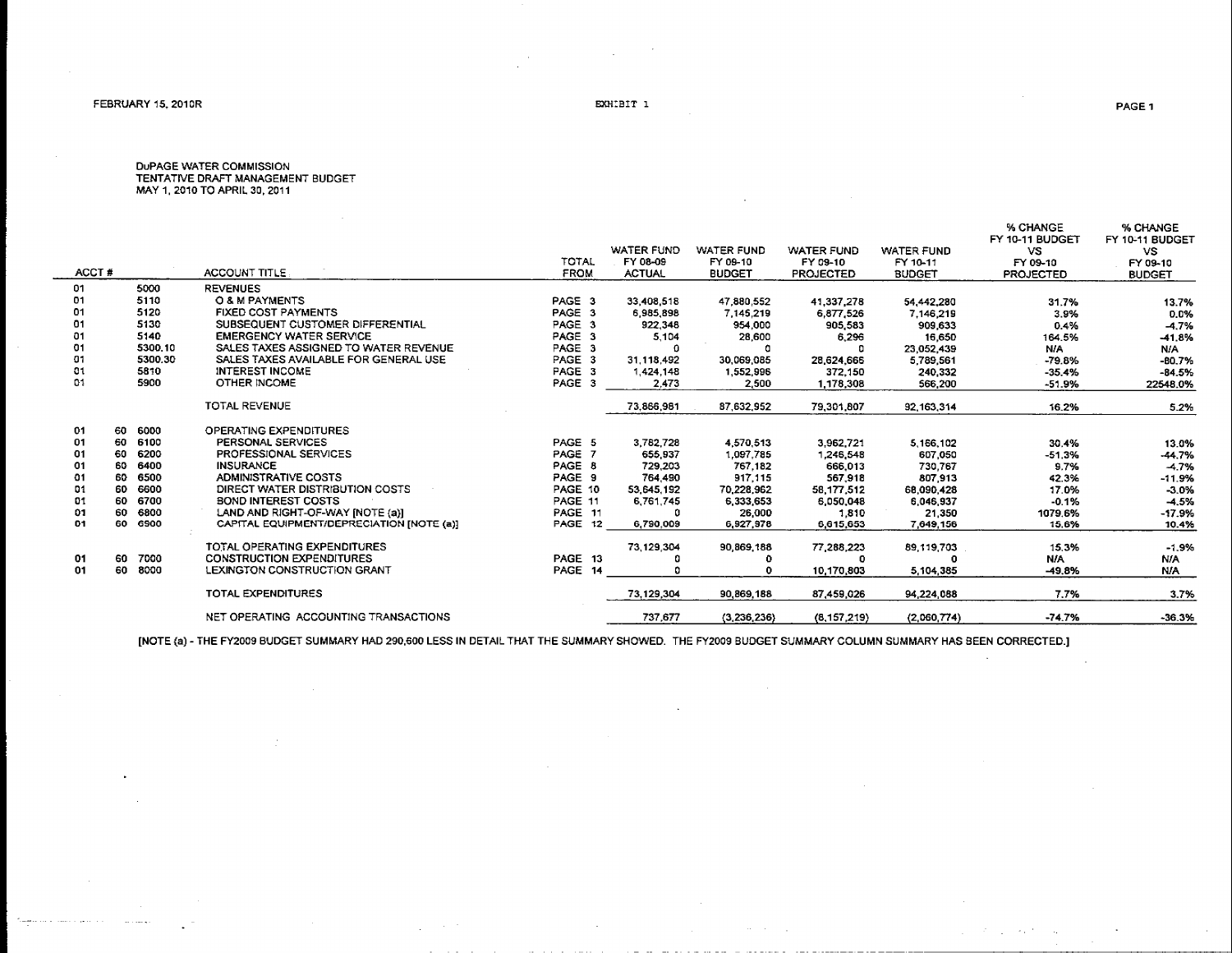#### PAGE 2

# D∪PAGE WATER COMMISSION<br>TENTATIVE DRAFT MANAGEMENT BUDGET<br>MAY 1, 2010 TO APRIL 30, 2011

| ACCT#                      |                                      | ACCOUNT TITLE                                                                                                                                                                                    | TOTAL<br><b>FROM</b> | <b>WATER FUND</b><br>FY 08-09<br><b>ACTUAL</b> | WATER FUND<br>FY 09-10<br><b>BUDGET</b> | <b>WATER FUND</b><br>FY 09-10<br><b>PROJECTED</b> | WATER FUND<br>FY 10-11<br><b>BUDGET</b>     | % CHANGE<br>FY 10-11 BUDGET<br>٧S<br>FY 09-10<br><b>PROJECTED</b> | % CHANGE<br>FY 10-11 BUDGET<br>VS.<br>FY 09-10<br><b>BUDGET</b> |
|----------------------------|--------------------------------------|--------------------------------------------------------------------------------------------------------------------------------------------------------------------------------------------------|----------------------|------------------------------------------------|-----------------------------------------|---------------------------------------------------|---------------------------------------------|-------------------------------------------------------------------|-----------------------------------------------------------------|
|                            |                                      | <b>NET ASSETS BALANCE</b>                                                                                                                                                                        |                      |                                                |                                         |                                                   |                                             |                                                                   |                                                                 |
|                            |                                      | NET CURRENT YEAR TRANSACTIONS<br>BEGINNING NET ASSET BALANCE                                                                                                                                     | PAGE 1               | 737,677<br>331,569,715                         | (3,236,236)<br>367,735,796              | (B.157.219)<br>332,307,392                        | (2,060,774)<br>324, 150, 173                | -74.7%<br>$-2.5%$                                                 | -36,3%<br>$-11.9%$                                              |
|                            |                                      | <b>ENDING NET ASSET BALANCE</b>                                                                                                                                                                  |                      | 332,307,392                                    | 364.499.560                             | 324.150.173                                       | 322.089.399                                 | $-0.6%$                                                           | $-11.6%$                                                        |
|                            |                                      | NET ASSETS BALANCE ANALYSIS                                                                                                                                                                      |                      |                                                |                                         |                                                   |                                             |                                                                   |                                                                 |
| 01<br>01<br>01<br>01<br>01 | 4210<br>4211<br>4212<br>4213<br>4214 | TOTAL UNRESTRICTED NET ASSETS<br><b>HELD FOR EMERGENCY REPAIRS</b><br>RESERVED FOR WHOLESALE WATER RATE STABILIZATION.<br>RESERVED FOR THE ACQUISITION OF CAPITAL ASSETS.<br><b>UNRESTRICTED</b> |                      | 924,989<br>6,852,553                           | $-20,000,000$<br>52,592,288             | 7,554,527                                         | (18.461.697)                                | <b>N/A</b><br><b>N/A</b><br><b>N/A</b><br>$-344.4%$               | $-100.0%$<br>N/A<br>$-100.0%$<br>N/A                            |
| 01                         | 4219                                 | NET UNRESTRICTED OPERATING ASSETS<br>WATER QUALITY LOANS RESERVE                                                                                                                                 |                      | 7,777,542                                      | 72,592,288<br>3,152,731                 | 7,554.527                                         | (18,461,697)                                | $-344.4%$<br>N/A.                                                 | $-125.4%$<br>$-100.0%$                                          |
| 01<br>01<br>01             | 4210<br>4220<br>4230                 | TOTAL UNRESTRICTED NET ASSETS<br><b>RESTRICTED BY ORDINANCE/RESOLUTION</b><br><b>INVESTED IN PROPERTY PLANT AND EQUIPMENT</b>                                                                    |                      | 7,777,542<br>65 435 452<br>259,094,398         | 75,745,019<br>37,659,429<br>251,095,112 | 7,554,527<br>30,119,913<br>286,475,733            | (18, 461, 697)<br>38,600,363<br>301,950,733 | $-344.4%$<br>28.2%<br>5.4%                                        | $-124.4%$<br>2.5%<br>20.3%                                      |
|                            |                                      | NET ASSETS BALANCE                                                                                                                                                                               |                      | 332, 307, 392                                  | 364,499,560                             | 324, 150, 173                                     | 322,089,399                                 | $-0.6%$                                                           | $-11.6%$                                                        |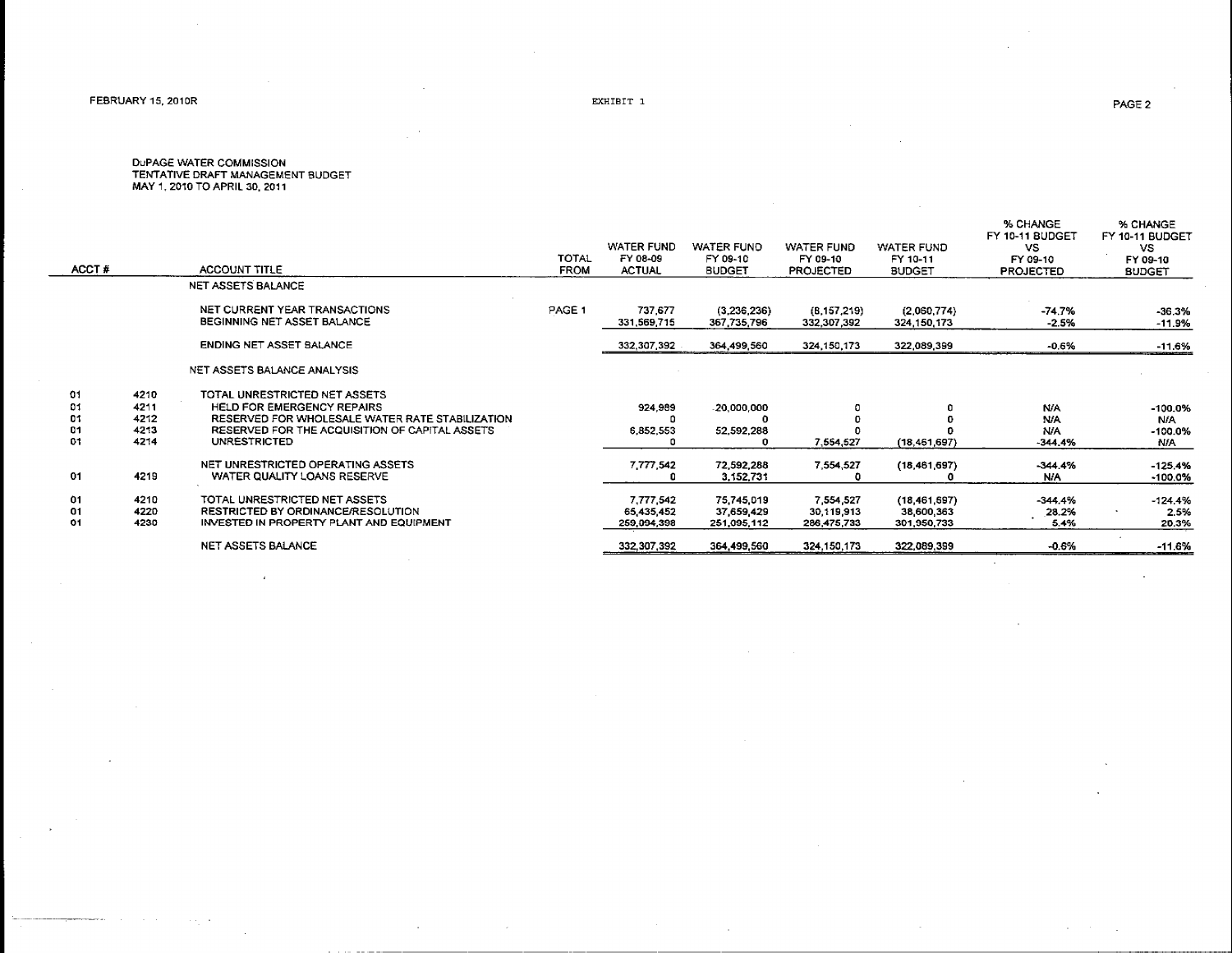$\sim$ 

 $\sim$   $\sim$ 

EXHIBIT 1

 $\sim$ 

 $\bullet$ 

 $\sim$ D∪PAGE WATER COMMISSION<br>TENTATIVE DRAFT MANAGEMENT BUDGET<br>MAY 1, 2010 TO APRIL 30, 2011

 $\mathcal{L}_{\mathbf{a}}$ 

 $\sim$ 

**Contract** 

| 5000<br><b>REVENUES</b><br>$01$ .<br>01<br>5100<br><b>WATER REVENUES</b><br>41,337,278<br>54,442,280<br>33,408,518<br>47.880.552<br>01<br><b>O &amp; M PAYMENTS</b><br>5110 | % CHANGE<br>% CHANGE<br>FY 10-11 BUDGET<br>FY 10-11 BUDGET<br>VS.<br>FY 09-10<br><b>BUDGET</b><br><b>PROJECTED</b> |
|-----------------------------------------------------------------------------------------------------------------------------------------------------------------------------|--------------------------------------------------------------------------------------------------------------------|
|                                                                                                                                                                             |                                                                                                                    |
|                                                                                                                                                                             | 31.7%<br>13.7%                                                                                                     |
| 6,877,526<br>7.146.219<br>6,985,898<br>7.145,219<br>5120<br><b>FIXED COST PAYMENTS</b>                                                                                      | 0.0%<br>3,9%                                                                                                       |
| 01<br>909,633<br>922,348<br>954,000<br>905.583<br>SUBSEQUENT CUSTOMER CHARGES                                                                                               | $-4.7%$<br>0.4%                                                                                                    |
| 5130<br>01<br>16,650<br>5.104<br>6,296<br>28,600<br><b>EMERGENCY WATER SERVICE</b><br>5140<br>01                                                                            | $-41.8%$<br>164.5%                                                                                                 |
|                                                                                                                                                                             |                                                                                                                    |
| N/A<br>23,052,439<br>0<br>0<br>0<br>SALES TAXES ASSIGNED TO WATER REVENUE<br>01<br>5300.10                                                                                  | N/A                                                                                                                |
| 5,789,561<br>30,069,085<br>28,624,666<br>31.118.492<br>SALES TAXES AVAILABLE FOR GENERAL USE<br>01<br>5300.30                                                               | $-80.7%$<br>$-79.8%$                                                                                               |
|                                                                                                                                                                             |                                                                                                                    |
| <b>INVESTMENT EARNINGS</b><br>01<br>5800                                                                                                                                    |                                                                                                                    |
| 372,150<br>240,332<br>1,552,996<br>1,424,148<br><b>INTEREST INCOME</b><br>01<br>5810                                                                                        | $-84.5%$<br>$-35.4%$                                                                                               |
|                                                                                                                                                                             |                                                                                                                    |
| 566,200<br>2,500<br>1,178,308<br>2,473<br>5900<br>OTHER INCOME<br>01                                                                                                        | 22548.0%<br>-51.9%                                                                                                 |
| 79.301.807<br>92.163.314<br>87,632,952<br>73,866,981<br>TOTAL REVENUE                                                                                                       | 16.2%<br>5.2%                                                                                                      |

 $\sim$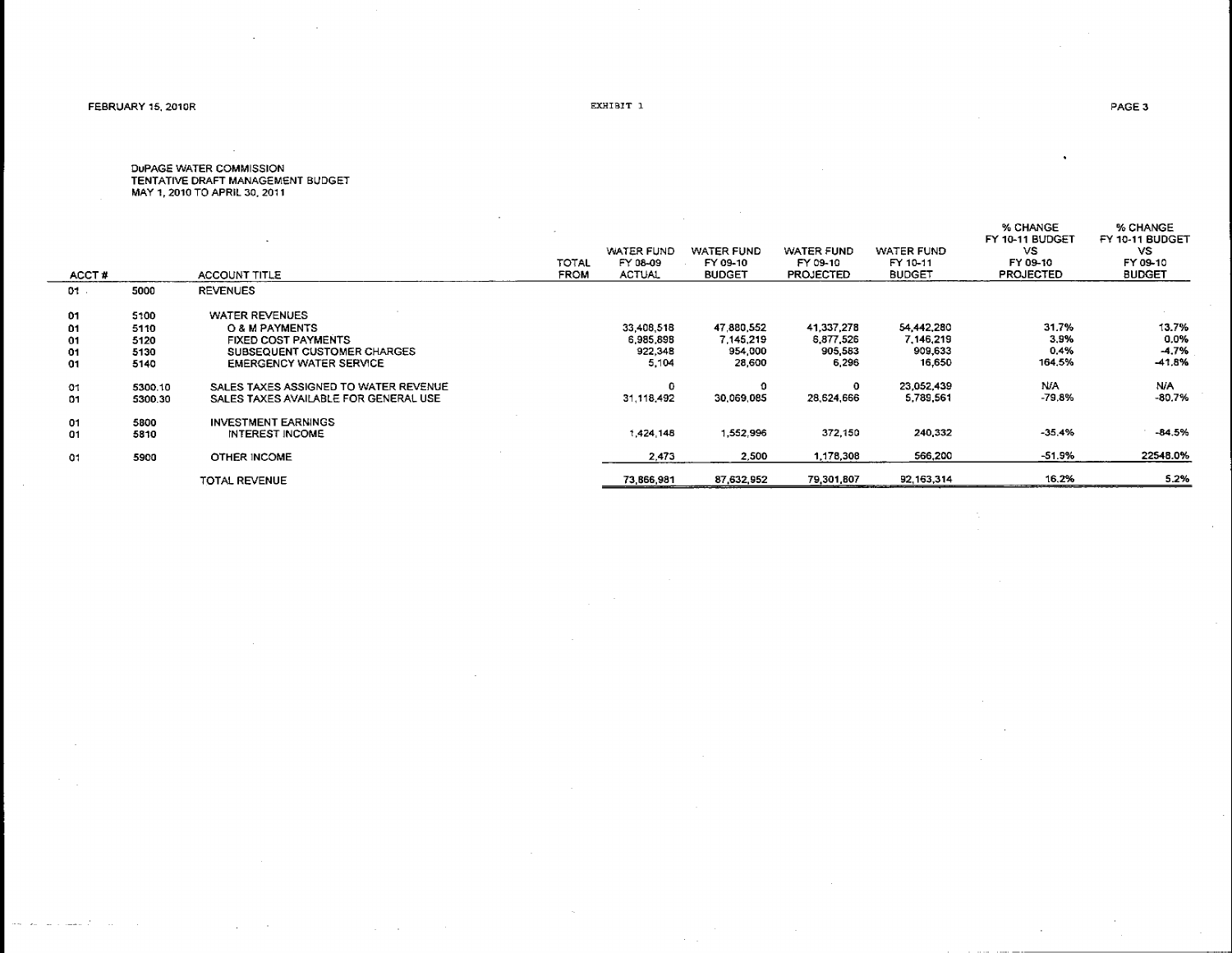#### REVISED FEBRUARY 15, 2010R

a communication

DuPAGE WATER COMMISSION<br>ESTIMATED CUSTOMER<br>FIXED COST PAYMENT SCHEDULE<br>MAY 1, 2010 TO APRIL 30, 2011

EXHIBIT 1

|                                           |                    |                    | <b>REQUIRED</b><br><b>FIXED COST</b><br>PAYMENT<br>\$14,292,438<br>50%<br>SALES TAX<br><b>FUNDED</b> |              |              |              |                |                |                |                |                |                |                |                |                 |
|-------------------------------------------|--------------------|--------------------|------------------------------------------------------------------------------------------------------|--------------|--------------|--------------|----------------|----------------|----------------|----------------|----------------|----------------|----------------|----------------|-----------------|
|                                           | 2008 & 2009        | 2008 & 2009        | (57.146.219)                                                                                         | FOR:         | FOR:         | FOR:         | FOR:           | FOR.           | FOR:           | FOR:           | FOR:           | FOR:           | FOR:           | FOR:           | FOR:            |
|                                           | CALENDAR           | CALENDAR           | AMOUNT TO BE                                                                                         | 05/31/10     | 06/30/10     | 07/31/10     | 08/31/10       | 09/30/10       | 10/31/10       | 11/30/10       | 12/31/10       | 01/31/11       | 02/28/11       | 03/31/11       | 04/30/11        |
|                                           | YEARS USE          | <b>YEARS</b>       | RATE FUNDED                                                                                          | DUE:         | DUE:         | DUE:         | DUE:           | DUE:           | DUE:           | DUE:           | DUE:           | DUE:           | DUE:           | DUE:           | DUE:            |
| <b>CUSTOMER</b>                           | (1000 GAL)         | % USAGE            | \$7 146,219                                                                                          | 07/10/10     | 08/10/10     | 09/10/10     | 10/10/10       | 11/10/10       | 12/10/10       | 01/10/11       | 02/10/11       | 03/10/11       | 04/10/11       | 05/10/11       | 06/10/11        |
| <b>ADDISON</b>                            | 2,592,143          | 4.4640%            | \$319,008                                                                                            | \$26,584     | \$26,584     | \$26,584     | \$26,584       | \$26,584       | \$26.584       | \$26,584       | \$26,584       | \$26,584       | \$26,584       | \$26,584       | \$26,584        |
| <b>BENSENVILLE</b>                        | 1,587,842          | 2.7345%            | 195,408                                                                                              | 16,284       | 16,284       | 16,284       | 16,284         | 16,284         | 16,284         | 16,284         | 16,284         | 16,284         | 16,284         | 16,284         | 16,284          |
| <b>BLOOMINGDALE</b>                       | 1,694.195          | 2.9176%            | 208,500                                                                                              | 17,375       | 17,375       | 17,375       | 17,375         | 17,375         | 17,375         | 17,375         | 17,375         | 17,375         | 17,375         | 17,375         | 17,375          |
| <b>CAROL STREAM</b>                       | 2,563.872          | 4.4153%            | 315,528                                                                                              | 26.294       | 26,294       | 26.294       | 26,294         | 26,294         | 26,294         | 26,294         | 26,294         | 26.294         | 26.294         | 26.294         | 26,294          |
| <b>CLARENDON HILLS:</b>                   | 541,718            | 0.9329%            | 66,672                                                                                               | 5,556        | 5,556        | 5,556        | 5.556          | 5,556          | 5.556          | 5,556          | 5,556          | 5,556          | 5.556          | 5,556          | 5,556           |
| DARIEN                                    | 1,862,017          | 3.2066%            | 229,152                                                                                              | 19.096       | 19,096       | 19,096       | 19,096         | 19,096         | 19,096         | 19,096         | 19,096         | 19,096         | 19.096         | 19,096         | 19,096          |
| DOWNERS GROVE                             | 4,052,651          | 6.9792%            | 498,745                                                                                              | 41.563       | 41,562       | 41,562       | 41.562         | 41.562         | 41.562         | 41.562         | 41.562         | 41.562         | 41.562         | 41,562         | 41,562          |
| <b>ELMHURST</b>                           | 3,082,829          | 5.3090%            | 379.392                                                                                              | 31,616       | 31.616       | 31.616       | 31,616         | 31,616         | 31.616         | 31.616         | 31,616         | 31,616         | 31,616         | 31,616         | 31,616          |
| <b>GLEN ELLYN</b>                         | 1,841,845          | 3.1719%            | 226,668                                                                                              | 18,889       | 18,889       | 18,889       | 18,689         | 18,889         | 18,889         | 16,889         | 18,889         | 18,889         | 18,889         | 18,889         | 16,889          |
| <b>GLENDALE HTS</b>                       | 1,913,560          | 3.2954%            | 235,500                                                                                              | 19,625       | 19,625       | 19,625       | 19,625         | 19.625         | 19.625         | 19.625         | 19,625         | 19.625         | 19.625         | 19,625         | 19,625          |
| <b>HINSDALE</b>                           | 1.869,105          | 3.2188%            | 230.028                                                                                              | 19,169       | 19,169       | 19,169       | 19,169         | 19,169         | 19,169         | 19,169         | 19,169         | 19,169         | 19,169         | 19,169         | 19,169          |
| <b>ITASCA</b>                             | 991,912            | 1.7082%            | 122,076                                                                                              | 10,173       | 10,173       | 10,173       | 10,173         | 10,173         | 10.173         | 10.173         | 10.173         | 10.173         | 10,173         | 10,173         | 10,173          |
| <b>LISLE</b>                              | 1,765,103          | 3.0397%            | 217,224                                                                                              | 18,102       | 18,102       | 18,102       | 18,102         | 18,102         | 18,102         | 18,102         | 18.102         | 18.102         | 18,102         | 18,102         | 18,102          |
| <b>LOMBARD</b>                            | 3,028,700          | 5.2158%            | 372,732                                                                                              | 31,061       | 31,061       | 31,061       | 31,061         | 31,061         | 31,061         | 31.061         | 31,061         | 31.061         | 31,061         | 31,061         | 31,061          |
| <b>NAPERVILLE</b>                         | 11,618,637         | 20,0087%           | 1,429,871                                                                                            | 119,156      | 119,156      | 119,156      | 119,156        | 119,156        | 119,156        | 119,156        | 119,156        | 119,156        | 119,156        | 119,156        | 119.155         |
| <b>OAK BROOK</b>                          | 2.314.151          | 3.9853%            | 284,796                                                                                              | 23,733       | 23,733       | 23,733       | 23,733         | 23,733         | 23,733         | 23,733         | 23,733         | 23733          | 23.733         | 23,733         | 23.733          |
| <b>ROSELLE</b>                            | 1,301,566          | 2.2415%            | 160.176                                                                                              | 13,348       | 13,348       | 13,348       | 13,348         | 13,348         | 13,348         | 13,348         | 13,348         | 13,348         | 13,348         | 13,348         | 13,348          |
| <b>VILLA PARK</b>                         | 1,297,907          | 2.2352%            | 159,732                                                                                              | 13,311       | 13,311       | 13,311       | 13,311         | 13,311         | 13311          | 13,311         | 13,311         | 13.311         | 13,311         | 13,311         | 13,311          |
| <b>WESTMONT</b>                           | 1,766,392          | 3.0419%            | 217,380                                                                                              | 18,115       | 18,115       | 18.115       | 18.115         | 18.115         | 18.115         | 18,115         | 18.115         | 18,115         | 18,115         | 18,115         | 18,115          |
| <b>WHEATON</b>                            | 3.460.460          | 5.9938%            | 428,331                                                                                              | 35,694       | 35,694       | 35,695       | 35,694         | 35,694         | 35695          | 35,694         | 35,694         | 35.695         | 35,694         | 35.694         | 35,594          |
| WILLOWBROOK                               | 764,810            | 1.3171%            | 94.128                                                                                               | 7,844        | 7,844        | 7.844        | 7.844          | 7.844          | 7.844          | 7.844          | 7,844          | 7.844          | 7,844          | 7.844          | 7,844           |
| WOOD DALE                                 | 918,550            | 1,5819%            | 113,040                                                                                              | 9,420        | 9,420        | 9,420        | 9,420          | 9.420          | 9,420          | 9.420          | 9,420          | 9,420          | 9,420          | 9,420          | 9,420<br>22,194 |
| <b>WOODRIDGE</b>                          | 2.164.045          | 3.7268%            | 266,328                                                                                              | 22.194       | 22.194       | 22,194       | 22,194         | 22,194         | 22.194         | 22,194         | 22,194         | 22,194         | 22.194         | 22,194         |                 |
| <b>WINFIELD</b>                           | 604,843            | 1.0416%            | 74.436                                                                                               | 6,203        | 6,203        | 6,203        | 6,203          | 6,203          | 6,203<br>1.260 | 6,203<br>1,260 | 6,203<br>1,260 | 6,203<br>1,260 | 6,203<br>1,260 | 6,203<br>1,260 | 6,203<br>1,260  |
| <b>OAK BROOK TERRACE</b>                  | 122,889            | 0.2116%            | 15,120                                                                                               | 1,260        | 1.260        | 1,260        | 1.260<br>4.050 | 1,260<br>4.050 | 4.050          | 4.050          | 4.050          | 4,050          | 4.050          | 4.050          | 4,050           |
| DPC-SERWF                                 | 394,908            | 0.6801%            | 48,600                                                                                               | 4.050        | 4,050        | 4.050        | 1.602          | 1,602          | 1,602          | 1,602          | 1.602          | 1,602          | 1.602          | 1.602          | 1.602           |
| OPC-GLEN ELLYN HEIGHTS (1)                | 156,220            | 0.2690%            | 19,224                                                                                               | 1.602<br>457 | 1.602<br>457 | 1,602<br>457 | 457            | 457            | 457            | 457            | 457            | 457            | 457            | 457            | 457             |
| DPC-HOBSON (1)                            | 44.530<br>134,320  | 0.0767%<br>0.2313% | 5,484<br>16,536                                                                                      | 1,378        | 1,378        | 1,378        | 1.378          | 1,378          | 1,378          | 1,378          | 1,378          | 1,378          | 1,378          | 1,378          | 1,378           |
| DPC-STEEPLE RUN (1)                       | 37,230             | 0.0641%            | 4,584                                                                                                | 382          | 382          | 382          | 382            | 382            | 382            | 382            | 382            | 382            | 382            | 382            | 382             |
| DPC-NORDIC PARK (3)                       | 0                  | 0.0000%            | o                                                                                                    | 0            | o            | $\Omega$     | n              | O              | n              | o              | O              | o              | -0             | n              | D               |
| DPC-YORK CENTER (2)                       |                    | 0.1723%            | 12312                                                                                                | 1,026        | 1,026        | 1.026        | 1,026          | 1.026          | 1,026          | 1.026          | 1.026          | 1,026          | 1.026          | 1,026          | 1,026           |
| IAWC-ARROWHEAD<br><b>IAWC-VALLEY VIEW</b> | 100,039<br>463,675 | 0.7985%            | 57.060                                                                                               | 4.755        | 4.755        | 4.755        | 4.755          | 4.755          | 4.755          | 4.755          | 4.755          | 4.755          | 4.755          | 4.755          | 4,755           |
| <b>IAWC-COUNTRY CLUB</b>                  | 65,059             | 0.1120%            | 8,004                                                                                                | 667          | 667          | 667          | 667            | 667            | 667            | 667            | 667            | 667            | 667            | 667            | 667             |
| <b>IAWC-LMBRD HGHTS</b>                   | 37,977             | 0.0654%            | 4,668                                                                                                | 389          | 389          | 389          | 389            | 389            | 389            | 389            | 389            | 389            | 389            | 389            | 389             |
| IAWC-DP/LISLE                             | 393,858            | 0.6783%            | 48,468                                                                                               | 4,039        | 4.039        | 4.039        | 4.039          | 4,039          | 4.039          | 4.039          | 4,039          | 4,039          | 4,039          | 4.039          | 4,039           |
| ARGONNE NATIONAL LAB                      | 293.712            | 0.5058%            | 36.144                                                                                               | 3,012        | 3,012        | 3,012        | 3,012          | 3,012          | 3,012          | 3,012          | 3,012          | 3.012          | 3.012          | 3.012          | 3,012           |
| <b>IAWC-LIBERTY RIDGE WEST</b>            | 186,380            | 0.3210%            | 22,932                                                                                               | 1,911        | 1,911        | 1,911        | 1,911          | 1,911          | 1,911          | 1,911          | 1,911          | 1,911          | 1,911          | 1,911          | 1,911           |
| <b>IAWC-LIBERTY RIDGE EAST</b>            | 18,159             | 0.0313%            | 2,232                                                                                                | 186          | 186          | 186          | 186            | 186            | 186            | 186            | 186            | 186            | 186            | 186            | 186             |
| ALL CUSTOMERS TOTAL (4)                   | 58,067,809         | 100.0000%          | \$7,146,219                                                                                          | \$595.519    | \$595,518    | \$595,519    | \$595,518      | \$595,518      | \$595,519      | \$595,518      | \$595,518      | \$595.519      | \$595.518      | \$595,516      | \$595,517       |

| (1) - CUSTOMER LESS THAN TWO FULL CALENDAR YEARS - USE ALLOCATION     |
|-----------------------------------------------------------------------|
| (2) - COSTS ABOVE THE HIGHEST CUSTOMER CONNECTION COST                |
| (3) - NO ALLOCATION. WATER USAGE FOR 2008 & 2009 USED IN CALCULATION. |
| (4) - THE FIXED COST PAYMENT INCLUDES THE COUNTY OF DuPAGE            |

 $\sim$ 

|  |  |  |  |  | 4) - THE FIXED COST PAYMENT INCLUDES THE COUNTY OF DuPA |  |  |
|--|--|--|--|--|---------------------------------------------------------|--|--|
|--|--|--|--|--|---------------------------------------------------------|--|--|

|                                                                    | FY 2010-11       | FY 2009-10   |
|--------------------------------------------------------------------|------------------|--------------|
| <b>ESTIMATED O &amp; M RATE</b><br>ESTIMATED FIXED COST EQUIVALENT | \$1.84<br>\$0.24 | 1.4B<br>0.22 |
| ESTIMATED TOTAL RATE PER THOUSAND GALLONS                          | \$2.08           | \$1.70       |

 $\mathcal{L}^{\mathcal{L}}$ 

PAGE 4

 $\Delta \sim 100$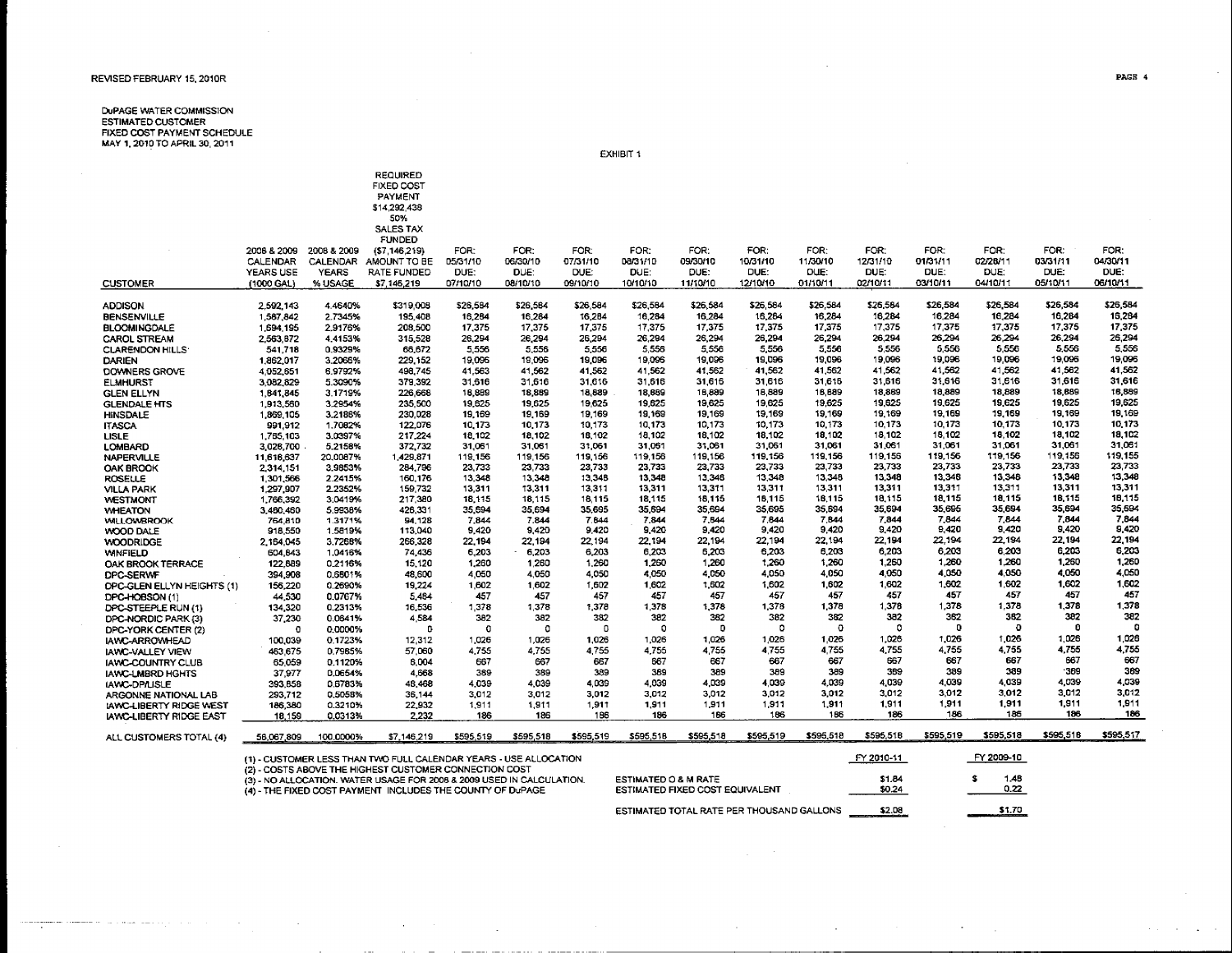where  $\alpha$  is a second conjugate and  $\alpha$ 

 $\sim 10$ 

 $\mathcal{L}_{\mathcal{F}}$  .

EXHIBIT 1

DuPAGE WATER COMMISSION<br>TENTATIVE DRAFT MANAGEMENT BUDGET<br>MAY 1, 2010 TO APRIL 30, 2011

| <b>OPERATING EXPENSES</b><br>60 6000<br>01<br>PERSONAL SERVICES<br>01<br>60 6100<br>SALARIES & WAGES<br>60 6110<br>01<br>1,213,873<br>1,182,331<br>ADMINISTRATIVE-REGULAR<br>1.125,213<br>1,169,247<br>60<br>6111<br>01<br>1,482,171<br>1,408,288<br>1,514,142<br>1,479,640<br>6112<br><b>OPERATIONS-REGULAR</b><br>60.<br>01<br>11,775<br>6113<br><b>SUMMER INTERNS</b><br>n<br>60<br>0<br>01<br>7,400<br>1.558<br>6,138<br>ADMINISTRATIVE - OVERTIME<br>8,028<br>6116<br>60<br>01<br>209,762<br>227,121<br>219,000<br>179.180<br>6117<br>OPERATIONS - OVERTIME<br>60<br>01<br><b>FRINGE BENEFITS</b><br>60 6120<br>01<br>596,000<br>282.869<br>1.427,100<br>242.575<br>PENSION<br>6121<br>60<br>01<br>447,391<br>656,800<br>544,917<br>566,100<br>MEDICAL/LIFE BENEFITS<br>6122<br>60<br>01<br>224,000<br>217.000<br>210.743<br>196,156<br>6123<br>FEDERAL PAYROLL TAXES<br>60<br>01<br>2.482<br>4,600<br>3,568<br>4.600<br>6128<br>STATE UNEMPLOYMENT TAXES<br>GD.<br>01<br>PROFESSIONAL DEVELOPMENT<br>60 6130<br>01<br>9,527<br>8,219<br>8,900<br>10,400<br>TRAVEL<br>60 6131<br>01<br>10,400<br>58,714<br>15,972<br>55,600<br><b>TRAINING</b><br>6132<br>60<br>01<br>1,500<br>24,250<br>4.416<br>24,338<br>6133<br><b>CONFERENCES</b><br>60<br>01<br>8,935<br>10,370<br>40.715<br>0<br>TUTION REIMBURSEMENT<br>60<br>6133<br>01<br>60.<br>6190<br>01 | <b>ACCOUNT TITLE</b>  | <b>TOTAL</b><br><b>FROM</b> | <b>WATER FUND</b><br>FY 08-09<br><b>ACTUAL</b> | <b>WATER FUND</b><br>FY 09-10<br><b>BUDGET</b> | <b>WATER FUND</b><br>FY 09-10<br><b>PROJECTED</b> | <b>WATER FUND</b><br>FY 10-11<br><b>BUDGET</b> | % CHANGE<br>FY 10-11 BUDGET<br>VS.<br>FY 09-10<br><b>PROJECTED</b> | % CHANGE<br>FY 10-11 BUDGET<br>VS.<br>FY 09-10<br><b>BUDGET</b> |
|------------------------------------------------------------------------------------------------------------------------------------------------------------------------------------------------------------------------------------------------------------------------------------------------------------------------------------------------------------------------------------------------------------------------------------------------------------------------------------------------------------------------------------------------------------------------------------------------------------------------------------------------------------------------------------------------------------------------------------------------------------------------------------------------------------------------------------------------------------------------------------------------------------------------------------------------------------------------------------------------------------------------------------------------------------------------------------------------------------------------------------------------------------------------------------------------------------------------------------------------------------------------------------------------------------------------------------------------------------|-----------------------|-----------------------------|------------------------------------------------|------------------------------------------------|---------------------------------------------------|------------------------------------------------|--------------------------------------------------------------------|-----------------------------------------------------------------|
|                                                                                                                                                                                                                                                                                                                                                                                                                                                                                                                                                                                                                                                                                                                                                                                                                                                                                                                                                                                                                                                                                                                                                                                                                                                                                                                                                            |                       |                             |                                                |                                                |                                                   |                                                |                                                                    |                                                                 |
|                                                                                                                                                                                                                                                                                                                                                                                                                                                                                                                                                                                                                                                                                                                                                                                                                                                                                                                                                                                                                                                                                                                                                                                                                                                                                                                                                            |                       |                             |                                                |                                                |                                                   |                                                |                                                                    |                                                                 |
|                                                                                                                                                                                                                                                                                                                                                                                                                                                                                                                                                                                                                                                                                                                                                                                                                                                                                                                                                                                                                                                                                                                                                                                                                                                                                                                                                            |                       |                             |                                                |                                                |                                                   |                                                |                                                                    |                                                                 |
|                                                                                                                                                                                                                                                                                                                                                                                                                                                                                                                                                                                                                                                                                                                                                                                                                                                                                                                                                                                                                                                                                                                                                                                                                                                                                                                                                            |                       |                             |                                                |                                                |                                                   |                                                |                                                                    |                                                                 |
|                                                                                                                                                                                                                                                                                                                                                                                                                                                                                                                                                                                                                                                                                                                                                                                                                                                                                                                                                                                                                                                                                                                                                                                                                                                                                                                                                            |                       |                             |                                                |                                                |                                                   |                                                | $-2.6%$                                                            | 1.1%                                                            |
|                                                                                                                                                                                                                                                                                                                                                                                                                                                                                                                                                                                                                                                                                                                                                                                                                                                                                                                                                                                                                                                                                                                                                                                                                                                                                                                                                            |                       |                             |                                                |                                                |                                                   |                                                | 0.2%                                                               | $-2.1%$                                                         |
|                                                                                                                                                                                                                                                                                                                                                                                                                                                                                                                                                                                                                                                                                                                                                                                                                                                                                                                                                                                                                                                                                                                                                                                                                                                                                                                                                            |                       |                             |                                                |                                                |                                                   |                                                | N/A                                                                | N/A                                                             |
|                                                                                                                                                                                                                                                                                                                                                                                                                                                                                                                                                                                                                                                                                                                                                                                                                                                                                                                                                                                                                                                                                                                                                                                                                                                                                                                                                            |                       |                             |                                                |                                                |                                                   |                                                | 20.6%                                                              | $-7.8%$                                                         |
|                                                                                                                                                                                                                                                                                                                                                                                                                                                                                                                                                                                                                                                                                                                                                                                                                                                                                                                                                                                                                                                                                                                                                                                                                                                                                                                                                            |                       |                             |                                                |                                                |                                                   |                                                | 22.2%                                                              | $-3.6%$                                                         |
|                                                                                                                                                                                                                                                                                                                                                                                                                                                                                                                                                                                                                                                                                                                                                                                                                                                                                                                                                                                                                                                                                                                                                                                                                                                                                                                                                            |                       |                             |                                                |                                                |                                                   |                                                |                                                                    |                                                                 |
|                                                                                                                                                                                                                                                                                                                                                                                                                                                                                                                                                                                                                                                                                                                                                                                                                                                                                                                                                                                                                                                                                                                                                                                                                                                                                                                                                            |                       |                             |                                                |                                                |                                                   |                                                | 404.5%                                                             | 139.4%                                                          |
|                                                                                                                                                                                                                                                                                                                                                                                                                                                                                                                                                                                                                                                                                                                                                                                                                                                                                                                                                                                                                                                                                                                                                                                                                                                                                                                                                            |                       |                             |                                                |                                                |                                                   |                                                | 3.9%                                                               | $-13.8%$                                                        |
|                                                                                                                                                                                                                                                                                                                                                                                                                                                                                                                                                                                                                                                                                                                                                                                                                                                                                                                                                                                                                                                                                                                                                                                                                                                                                                                                                            |                       |                             |                                                |                                                |                                                   |                                                | 6.3%                                                               | 3.2%                                                            |
|                                                                                                                                                                                                                                                                                                                                                                                                                                                                                                                                                                                                                                                                                                                                                                                                                                                                                                                                                                                                                                                                                                                                                                                                                                                                                                                                                            |                       |                             |                                                |                                                |                                                   |                                                | 85.3%                                                              | 0.0%                                                            |
|                                                                                                                                                                                                                                                                                                                                                                                                                                                                                                                                                                                                                                                                                                                                                                                                                                                                                                                                                                                                                                                                                                                                                                                                                                                                                                                                                            |                       |                             |                                                |                                                |                                                   |                                                |                                                                    |                                                                 |
|                                                                                                                                                                                                                                                                                                                                                                                                                                                                                                                                                                                                                                                                                                                                                                                                                                                                                                                                                                                                                                                                                                                                                                                                                                                                                                                                                            |                       |                             |                                                |                                                |                                                   |                                                | $-6.6%$                                                            | $-14.4%$                                                        |
|                                                                                                                                                                                                                                                                                                                                                                                                                                                                                                                                                                                                                                                                                                                                                                                                                                                                                                                                                                                                                                                                                                                                                                                                                                                                                                                                                            |                       |                             |                                                |                                                |                                                   |                                                | $-34.9%$                                                           | $-81.3%$                                                        |
|                                                                                                                                                                                                                                                                                                                                                                                                                                                                                                                                                                                                                                                                                                                                                                                                                                                                                                                                                                                                                                                                                                                                                                                                                                                                                                                                                            |                       |                             |                                                |                                                |                                                   |                                                | $-66.0%$                                                           | $-93.8%$                                                        |
|                                                                                                                                                                                                                                                                                                                                                                                                                                                                                                                                                                                                                                                                                                                                                                                                                                                                                                                                                                                                                                                                                                                                                                                                                                                                                                                                                            |                       |                             |                                                |                                                |                                                   |                                                | $-100.0%$                                                          | $-100.0%$                                                       |
|                                                                                                                                                                                                                                                                                                                                                                                                                                                                                                                                                                                                                                                                                                                                                                                                                                                                                                                                                                                                                                                                                                                                                                                                                                                                                                                                                            | OTHER PERSONNEL COSTS |                             |                                                |                                                |                                                   |                                                |                                                                    |                                                                 |
| 2,594<br>32,600<br>36,236<br>46,610<br>OTHER PERSONNEL COSTS<br>60 6191<br>01                                                                                                                                                                                                                                                                                                                                                                                                                                                                                                                                                                                                                                                                                                                                                                                                                                                                                                                                                                                                                                                                                                                                                                                                                                                                              |                       |                             |                                                |                                                |                                                   |                                                | 1156.7%                                                            | $-30.1%$                                                        |
| 5.166.102<br>3,962,721<br>3.782.728<br>4,570,513<br>TOTAL PERSONAL SERVICES                                                                                                                                                                                                                                                                                                                                                                                                                                                                                                                                                                                                                                                                                                                                                                                                                                                                                                                                                                                                                                                                                                                                                                                                                                                                                |                       |                             |                                                |                                                |                                                   |                                                | 30.4%                                                              | 13.0%                                                           |

 $\sim 10^{-1}$  km  $^{-1}$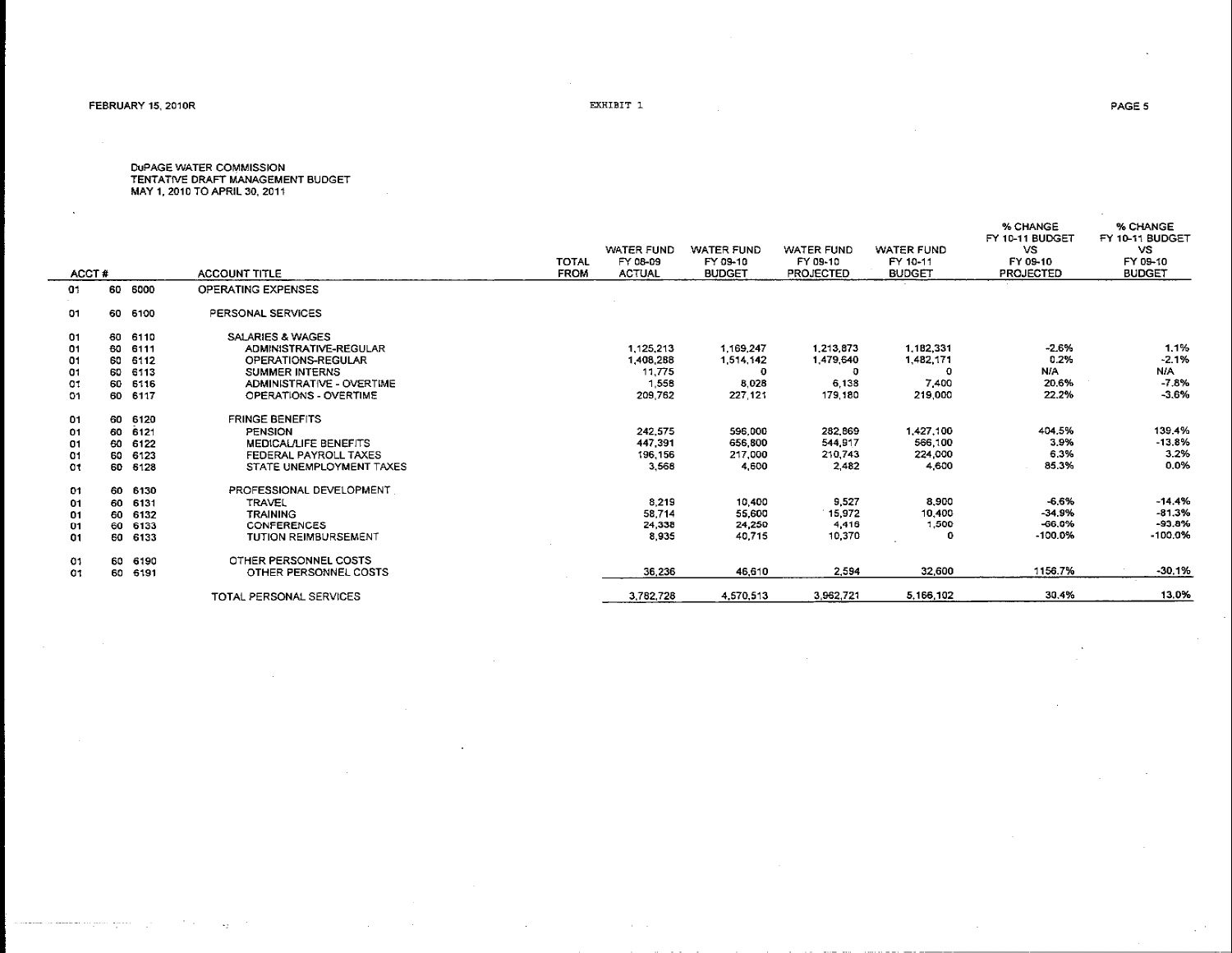

بمارده ومناوره

وسروا فالردو للمحا

PAGE 6

 $\mathcal{L}^{\mathcal{L}}$  and  $\mathcal{L}^{\mathcal{L}}$ 

**Service**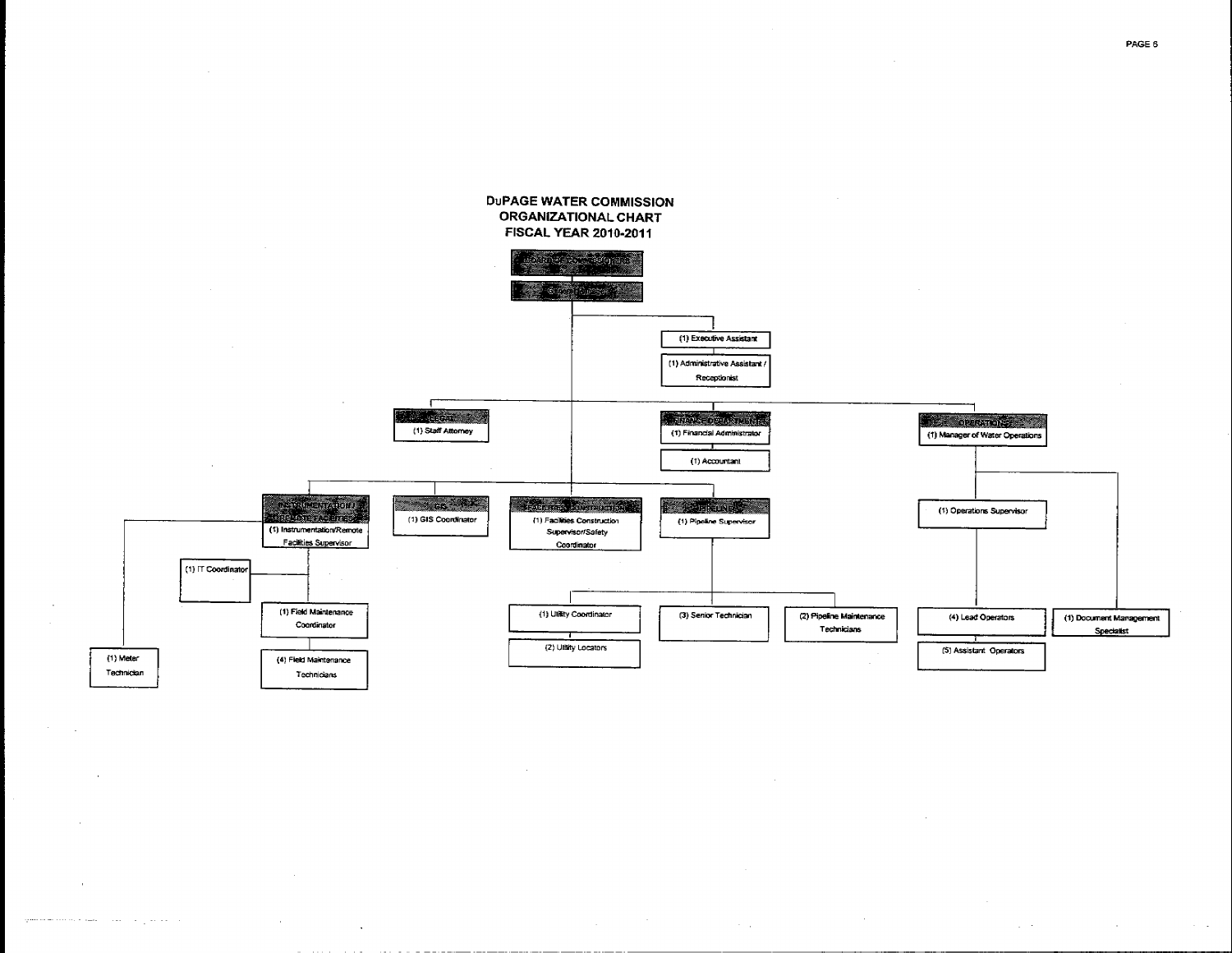$\sim$   $\sim$ 

 $\alpha$ 

المدامة والمحد

 $\ast$ 

DUPAGE WATER COMMISSION<br>TENTATIVE DRAFT MANAGEMENT BUDGET<br>MAY 1, 2010 TO APRIL 30, 2011

|    | ACCT# |         | ACCOUNT TITLE                | TOTAL<br><b>FROM</b> | WATER FUND<br>FY 08-09<br><b>ACTUAL</b> | WATER FUND<br>FY 09-10<br><b>BUDGET</b> | WATER FUND<br>FY 09-10<br>PROJECTED | <b>WATER FUND</b><br>FY 10-11<br><b>BUDGET</b> | % CHANGE<br>FY 10-11 BUDGET<br>VS.<br>FY 09-10<br><b>PROJECTED</b> | % CHANGE<br>FY 10-11 BUDGET<br>VS.<br>FY 09-10<br><b>BUDGET</b> |
|----|-------|---------|------------------------------|----------------------|-----------------------------------------|-----------------------------------------|-------------------------------------|------------------------------------------------|--------------------------------------------------------------------|-----------------------------------------------------------------|
| 01 |       | 60 6200 | PROFESSIONAL SERVICES        |                      |                                         |                                         |                                     |                                                |                                                                    |                                                                 |
| 01 |       | 60 6210 | WATER CONSERVATION PROGRAM   |                      | 127,544                                 | 175,000                                 | 70,380                              | 50,000                                         | $-29.0%$                                                           | $-71.4%$                                                        |
| 01 | 60    | 6230    | <b>FINANCIAL SERVICES</b>    |                      |                                         |                                         |                                     |                                                |                                                                    |                                                                 |
| 01 | 60    | 6233    | TRUST SERVICES BANK CHARGES  |                      | 22,475                                  | 39,725                                  | 23,967                              | 34,100                                         | 42.3%                                                              | $-14.2%$                                                        |
| 01 | 60    | 6239    | GENERAL FINANCIAL CONSULTING |                      | 2,049                                   | 2,200                                   | 10,000                              | n                                              | $-100.0%$                                                          | $-100.0\%$                                                      |
| 01 | 60    | 6250    | <b>LEGAL SERVICES</b>        |                      |                                         |                                         |                                     |                                                |                                                                    |                                                                 |
| 01 | 60    | 6251    | <b>GENERAL COUNSEL</b>       |                      | 47,454                                  | 90,000                                  | 57,307                              | 60,000                                         | 4,7%                                                               | $-33.3%$                                                        |
| 01 | 60    | 6252    | <b>BOND COUNSEL</b>          |                      |                                         | 2,000                                   | 19,500                              | 27,000                                         | 38.5%                                                              | 1250.0%                                                         |
| 01 | 60    | 6253    | SPECIAL COUNSEL              |                      |                                         | 60,000                                  | 444,969                             | 60,000                                         | -86.5%                                                             | 0.0%                                                            |
| 01 | 60    | 6258    | <b>LEGAL NOTICES</b>         |                      | 9,440                                   | 5,000                                   | 13,963                              | 5,000                                          | $-64.2%$                                                           | 0.0%                                                            |
| 01 | 60    | 6259    | OTHER LEGAL SERVICES         |                      |                                         | 25,000                                  | 0                                   | o                                              | N/A.                                                               | $-100.0%$                                                       |
| 01 | 60    | 6260    | <b>AUDIT SERVICES</b>        |                      | 58,000                                  | 63,800                                  | 41,000                              | 90,000                                         | 119,5%                                                             | 41.1%                                                           |
| 01 |       | 60 6280 | <b>CONSULTING SERVICES</b>   |                      | 306,664                                 | 409,500                                 | 314,782                             | 111,000                                        | $-64.7%$                                                           | $-72.9%$                                                        |
| 01 | 60    | 6290    | CONTRACTUAL SERVICES         |                      | 82,311                                  | 225,560                                 | 250,680                             | 169,950                                        | $-32.2%$                                                           | $-24.7%$                                                        |
|    |       |         | TOTAL PROFESSIONAL SERVICES  |                      | 655,937                                 | 1 097,785                               | 1,246,548                           | 607,050                                        | $-51.3%$                                                           | -44.7%                                                          |

**Contract**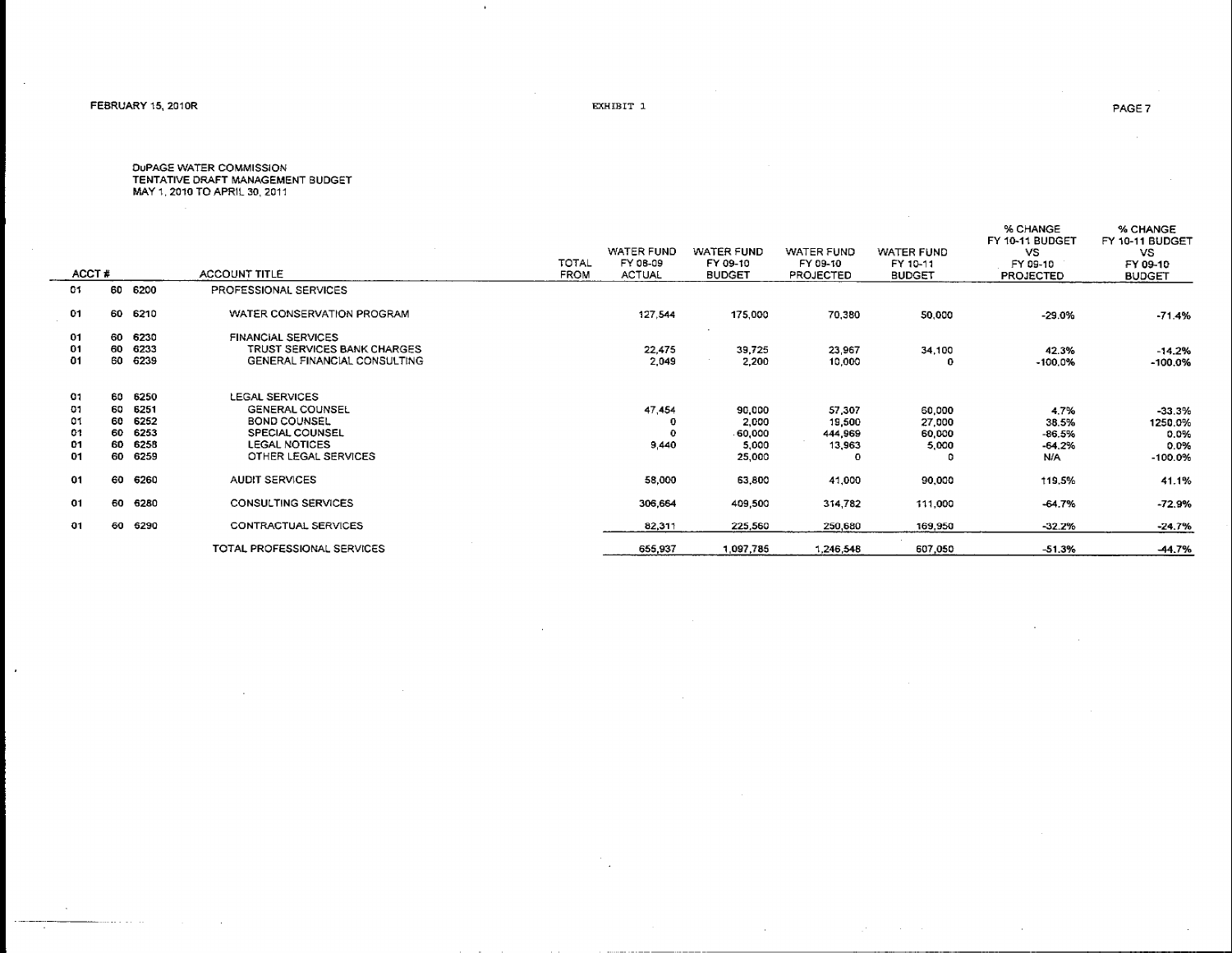$\sim$   $\sim$ 

 $\sim$ 

 $\sim$  as a mapping

EXHIBIT 1

 $\sim 10^{-1}$ 

 $\sim$ 

and a series and support

| ACCT# |    |      | <b>ACCOUNT TITLE</b>         | TOTAL<br><b>FROM</b> | <b>WATER FUND</b><br>FY 08-09<br><b>ACTUAL</b> | <b>WATER FUND</b><br>FY 09-10<br><b>BUDGET</b> | <b>WATER FUND</b><br>FY 09-10<br><b>PROJECTED</b> | <b>WATER FUND</b><br>FY 10-11<br><b>BUDGET</b> | % CHANGE<br>FY 10-11 BUDGET<br>VS.<br>FY 09-10<br><b>PROJECTED</b> | % CHANGE<br>FY 10-11 BUDGET<br>VS.<br>FY 09-10<br><b>BUDGET</b> |
|-------|----|------|------------------------------|----------------------|------------------------------------------------|------------------------------------------------|---------------------------------------------------|------------------------------------------------|--------------------------------------------------------------------|-----------------------------------------------------------------|
| 01    | 60 | 6400 | <b>INSURANCE</b>             |                      |                                                |                                                |                                                   |                                                |                                                                    |                                                                 |
| -01   | 60 | 6410 | CASUALTY INSURANCE           |                      |                                                |                                                |                                                   |                                                |                                                                    |                                                                 |
| 01    | 60 | 6411 | <b>GENERAL LIABILITY</b>     |                      | 118,980                                        | 84.302                                         | 116.521                                           | 56.044                                         | $-51.9%$                                                           | $-33.5%$                                                        |
| 01    | 60 | 6412 | PUBLIC OFFICIAL'S LIABILITY  |                      | 63,639                                         | 79,175                                         | 61,930                                            | 64,000                                         | 3.3%                                                               | $-19.2%$                                                        |
| 01    | 60 | 6413 | TEMPORARY BONDS              |                      |                                                | 723                                            | 58                                                | 723                                            | 1146.6%                                                            | $-0.0\%$                                                        |
| 01    | 60 | 6415 | <b>WORKER'S COMPENSATION</b> |                      | 128,089                                        | 105,428                                        | 103,689                                           | 110,000                                        | 6.1%                                                               | 4.3%                                                            |
| 01    | 60 | 6416 | UMBRELLA COVERAGE            |                      | 61,648                                         | 70.554                                         | 51,958                                            | 70,000                                         | 34.7%                                                              | $-0.8%$                                                         |
| 01    | 60 | 6420 | PROPERTY INSURANCE           |                      |                                                |                                                |                                                   |                                                |                                                                    |                                                                 |
| 01    | 60 | 6421 | <b>PROPERTY</b>              |                      | 341,259                                        | 362,000                                        | 315,641                                           | 362,000                                        | 14.7%                                                              | 0.0%                                                            |
| 01    | 60 | 6422 | AUTOMOBILE INSURANCE         |                      | 15.588                                         | 15,000                                         | 16.216                                            | 18,000                                         | 11.0%                                                              | 20.0%                                                           |
| 01    | 60 | 6490 | OTHER COVERAGE               |                      |                                                |                                                |                                                   |                                                |                                                                    |                                                                 |
| 01    | 60 | 6491 | SELF INSURED CLAIMS          |                      | 0                                              | 50,000                                         | 0                                                 | 50,000                                         | <b>N/A</b>                                                         | 0.0%                                                            |
|       |    |      | TOTAL INSURANCE              |                      | 729.203                                        | 767,182                                        | 666,013                                           | 730.767                                        | 9.7%                                                               | $-4.7%$                                                         |
|       |    |      |                              |                      |                                                |                                                |                                                   |                                                |                                                                    |                                                                 |

 $\alpha$  and  $\alpha$ 

 $\pm$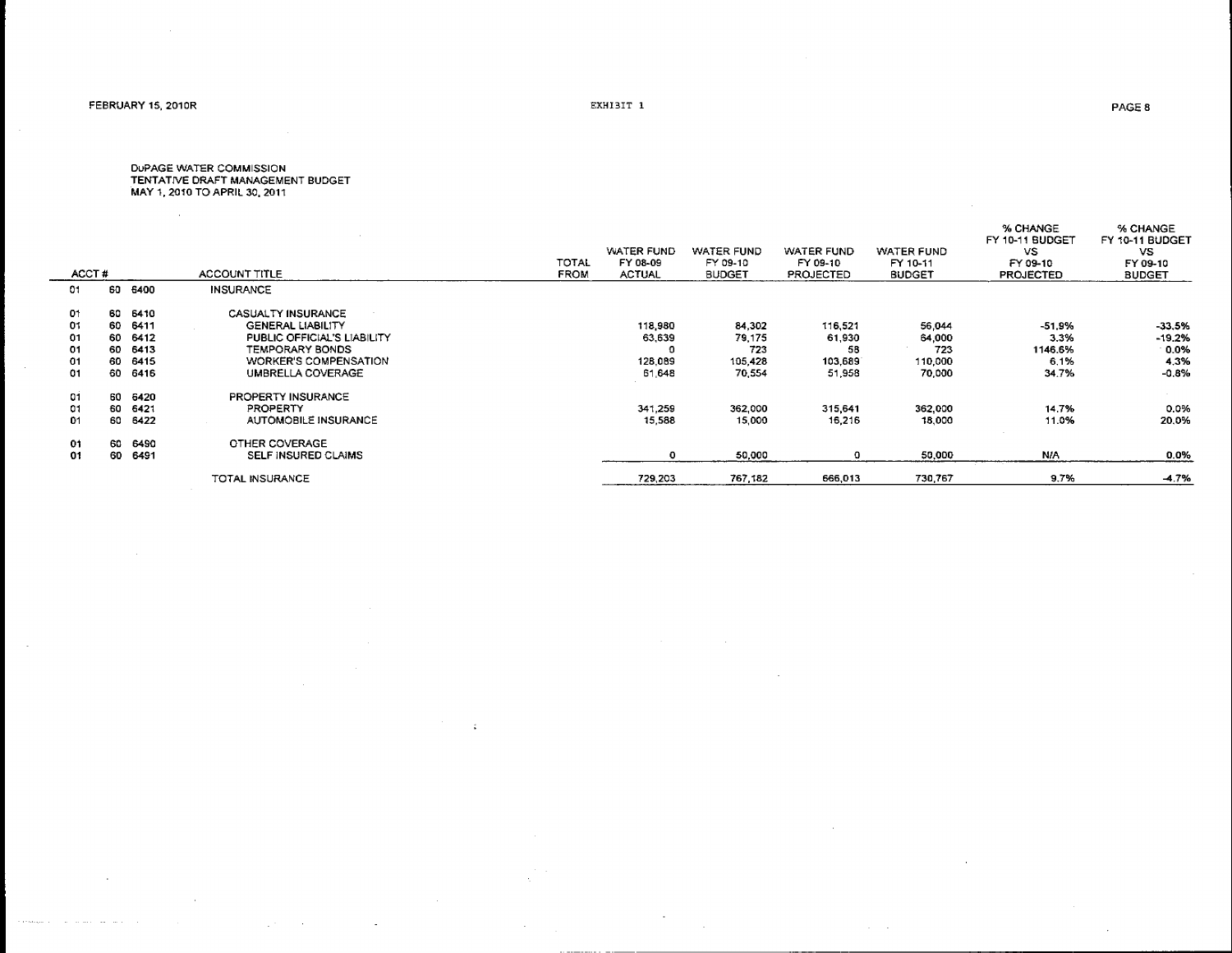and a company

 $\sim$  100  $\sim$  100  $\sim$  100  $\sim$  $\overline{\phantom{a}}$  EXHIBIT 1

D∪PAGE WATER COMMISSION<br>TENTATIVE DRAFT MANAGEMENT BUDGET<br>MAY 1, 2010 TO APRIL 30, 2011

| ACCT# |     |         | <b>ACCOUNT TITLE</b>                     | <b>TOTAL</b><br>FROM | WATER FUND<br>FY 08-09<br><b>ACTUAL</b> | <b>WATER FUND</b><br>FY 09-10<br><b>BUDGET</b> | <b>WATER FUND</b><br>FY 09-10<br><b>PROJECTED</b> | WATER FUND<br>FY 10-11<br><b>BUDGET</b> | % CHANGE<br>FY 10-11 BUDGET<br>VS.<br>FY 09-10<br><b>PROJECTED</b> | % CHANGE<br>FY 10-11 BUDGET<br><b>VS</b><br>FY 09-10<br><b>BUDGET</b> |
|-------|-----|---------|------------------------------------------|----------------------|-----------------------------------------|------------------------------------------------|---------------------------------------------------|-----------------------------------------|--------------------------------------------------------------------|-----------------------------------------------------------------------|
| 01    | 60. | 6500    | ADMINISTRATIVE COSTS                     |                      |                                         |                                                |                                                   |                                         |                                                                    |                                                                       |
|       |     |         |                                          |                      |                                         |                                                |                                                   |                                         |                                                                    |                                                                       |
| 01    | 60  | 6510    | <b>OCCUPANCY COSTS</b>                   |                      |                                         |                                                |                                                   |                                         |                                                                    |                                                                       |
| -01   | 60  | 6512    | <b>GENERATOR DIESEL FUEL</b>             |                      | ٥                                       | 144,000                                        | 0                                                 | 319,000                                 | N/A                                                                | 121.5%                                                                |
| 01    | 60  | 6513    | <b>NATURAL GAS</b>                       |                      | 25,650                                  | 41,580                                         | 40,789                                            | 32,025                                  | $-21.5%$                                                           | $-23.0%$                                                              |
| 01    | 60  | 6514    | <b>COMMUNICATION SYSTEMS</b>             |                      | 57,099                                  | 69.920                                         | 54.033                                            | 66.098                                  | 22.3%                                                              | $-5.5%$                                                               |
| 01    | 60  | 6520    | ADMINISTRATION SUPPLIES                  |                      |                                         |                                                |                                                   |                                         |                                                                    |                                                                       |
| -01   | 60  | 6521    | OFFICE SUPPLIES                          |                      | 24,963                                  | 34,900                                         | 28,754                                            | 21,500                                  | $-25.2%$                                                           | $-38.4%$                                                              |
| 01    | 60  | 6522    | <b>BOOKS &amp; PUBLICATIONS</b>          |                      | 13,403                                  | 12.933                                         | 9.077                                             | 9.673                                   | 6.6%                                                               | $-25.2%$                                                              |
| 01    | 60. | 6530    | <b>PRINTING &amp; POSTAGE</b>            |                      |                                         |                                                |                                                   |                                         |                                                                    |                                                                       |
| 01    | 60  | 6531    | PRINTING - GENERAL                       |                      | 13,032                                  | 11,600                                         | 3,743                                             | 10,000                                  | 167.2%                                                             | $-13.8%$                                                              |
| 01    | 60  | 6532    | POSTAGE & DELIVERY                       |                      | 18,637                                  | 22,080                                         | 15,831                                            | 8,400                                   | -46.9%                                                             | $-62.0%$                                                              |
| 01    | 60  | 6540    | PROFESSIONAL DUES                        |                      | 13,065                                  | 23,513                                         | 5,528                                             | 14,030                                  | 153.8%<br><b>Carl Carl</b>                                         | $-40.3%$                                                              |
| 01    |     | 60 6550 | OFFICE EQUIPMENT REPAIRS                 |                      | 16.411                                  | 21.959                                         | 14.557                                            | 17.952                                  | 23.3%                                                              | $-18.2%$                                                              |
| 01    | 60  | 6560    | REPAIRS & MAINT - BLDGS &GRN             |                      | 452,550                                 | 410,840                                        | 209,956                                           | 173,240                                 | $-17.5%$                                                           | $-57.8%$                                                              |
| 01    | 60  | 6580    | <b>COMPUTER SOFTWARE</b>                 |                      | 40.771                                  | 46,000                                         | 107.762                                           | 58,000                                  | -46.2%                                                             | 26.1%                                                                 |
| 01    | 60. | 6590    | SOFTWARE MAINTENANCE                     |                      | 49,200                                  | 50,590                                         | 57.474                                            | 67,795                                  | 18.0%                                                              | 34.0%                                                                 |
| 01    | 60  | 6591    | OTHER ADMINISTRATIVE EXPENSE             |                      | 39.709                                  | 27,200                                         | 20,414                                            | 10.200                                  | -50.0%                                                             | $-62.5%$                                                              |
|       |     |         | TOTAL ADMINISTRATIVE & MAINTENANCE COSTS |                      | 764,490                                 | 917.115                                        | 567.918                                           | 807,913                                 | 42.3%                                                              | $-11.9%$                                                              |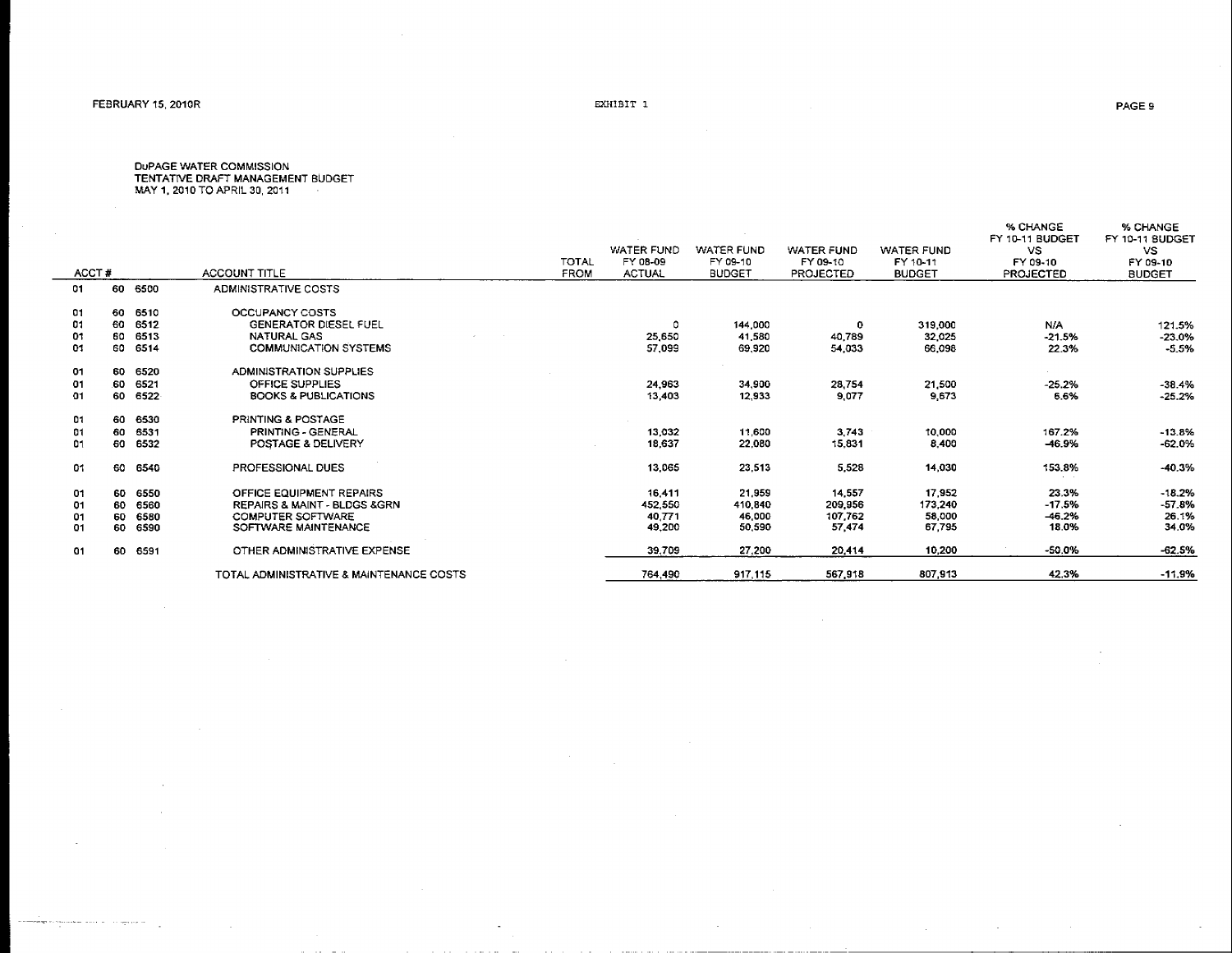$\sim 10^{-1}$ 

where the implicit product process is a single parameter  $\hat{f}_{\rm{max}}$  ,  $\hat{f}_{\rm{max}}$  ,  $\hat{f}_{\rm{max}}$ 

 $\langle \sigma_{\rm{D}} \rangle$ 

EXHIBIT 1

 $\mathcal{L}_{\mathcal{A}}$ 

D∪PAGE WATER COMMISSION<br>TENTATIVE DRAFT MANAGEMENT BUDGET<br>MAY 1, 2010 TO APRIL 30, 2011

|       |     |         |                                           | <b>TOTAL</b> | WATER FUND<br>FY 08-09 | <b>WATER FUND</b><br>FY 09-10 | <b>WATER FUND</b><br>FY 09-10 | <b>WATER FUND</b><br>FY 10-11 | % CHANGE<br>FY 10-11 BUDGET<br><b>VS</b><br>FY 09-10 | % CHANGE<br>FY 10-11 BUDGET<br>VS.<br>FY 09-10 |
|-------|-----|---------|-------------------------------------------|--------------|------------------------|-------------------------------|-------------------------------|-------------------------------|------------------------------------------------------|------------------------------------------------|
| ACCT# |     |         | <b>ACCOUNT TITLE</b>                      | <b>FROM</b>  | <b>ACTUAL</b>          | <b>BUDGET</b>                 | <b>PROJECTED</b>              | <b>BUDGET</b>                 | <b>PROJECTED</b>                                     | <b>BUDGET</b>                                  |
| 01    | 60  | 6600    | DIRECT WATER DISTRIBUTION COSTS           |              |                        |                               |                               |                               |                                                      |                                                |
| 01    | 60  | 6610    | <b>WATER SUPPLY</b>                       |              |                        |                               |                               |                               |                                                      |                                                |
| 01    | 60  | 6611.01 | WATER PURCHASES-CHICAGO                   |              | 47,958,687             | 61,062,739                    | 52,483,748                    | 62.012.562                    | 18.2%                                                | 1.6%                                           |
| 01    | 60  | 6611.02 | ELECTRIC-CHICAGO                          |              | 1,464,449              | 1,645,596                     | 1,333,678                     | 1,532,668                     | 14.9%                                                | $-6.9%$                                        |
| 01    | 60. | 6611.03 | MAINTENANCE-CHICAGO                       |              | 485,191                | 1,120,000                     | 367,213                       | 300,000                       | $-18.3%$                                             | $-73.2%$                                       |
| 01    | 60  | 6612    | <b>ELECTRIC - DuPAGE</b>                  |              | 2,589,977              | 3,230,320                     | 2,337,067                     | 3,355,320                     | 43.6%                                                | 3.9%                                           |
| 01    | 60  | 6613    | <b>WATER CHEMICALS</b>                    |              | 18,116                 | 30,000                        | 6,434                         | 18,000                        | 179.8%                                               | $-40.0%$                                       |
| 01    | 60  | 6614    | <b>WATER TESTING</b>                      |              | 5,447                  | 20,000                        | 3.675                         | 5,200                         | 41.5%                                                | $-74.0%$                                       |
| 01.   | 60  | 6620    | PUMP STATION OPERATIONS                   |              |                        |                               |                               |                               |                                                      |                                                |
| 01    | 60  | 6621    | <b>PUMPING SERVICES</b>                   |              | 109,934                | 192,900                       | 43,033                        | 139,300                       | 223.7%                                               | $-27.8%$                                       |
| 01    | 60  | 6623    | <b>METER TESTING &amp; REPAIR</b>         |              | 9.349                  | 108,000                       | 121,603                       | 14,500                        | $-88.1%$                                             | $-86.6%$                                       |
| 01    | 60  | 6624    | <b>SCADA/INSTRUMENTATION</b>              |              | 29,659                 | 53,400                        | 63,147                        | 27,500                        | $-56.5%$                                             | -48.5%                                         |
| 01    | 60  | 6625    | <b>EQUIPMENT RENTAL</b>                   |              | 3,518                  | 20,900                        | 5.255                         | 9,300                         | 77.0%                                                | $-55.5%$                                       |
| 01    | 60  | 6626    | <b>UNIFORMS</b>                           |              | 12,670                 | 39,000                        | 33,739                        | 17,000                        | -49.6%                                               | $-56.4%$                                       |
| 01    | 60  | 6627    | <b>SAFETY</b>                             |              | 142,787                | 101,750                       | 23,288                        | 97.150                        | 317.2%                                               | -4.5%                                          |
| 01    | 60. | 6630    | PIPELINE MAINTENANCE                      |              |                        |                               |                               |                               |                                                      |                                                |
| 01    | 60  | 6631    | PIPELINE REPAIRS                          |              | 214,938                | 785,000                       | 691,864                       | 75,000                        | $-89.2%$                                             | $-90.4%$                                       |
| 01    | -60 | 6632    | <b>CORROSION TESTING &amp; MITIGATION</b> |              | 240,129                | 1,020,000                     | 307.218                       | 107,500                       | $-65.0%$                                             | -89.5%                                         |
| 01    | 60  | 6633    | METER STATIONS, ROVS, STANDPIPES          |              | 188,652                | 504.000                       | 229,257                       | 132,500                       | $-42.2%$                                             | $-73.7%$                                       |
| 01    | 60  | 6634    | PLAN REVIEW - PIPELINE CONFLICTS          |              | 65.521                 | 115,250                       | 62,659                        | 77,350                        | 23.4%                                                | $-32.9%$                                       |
| 01    | 60  | 6637    | PIPELINE SUPPLIES                         |              | 29,210                 | 83.229                        | 7.757                         | 74,500                        | 860.4%                                               | $-10,5%$                                       |
| 01    |     | 60 6640 | <b>VEHICLES</b>                           |              |                        |                               |                               |                               |                                                      |                                                |
| 01    | 60  | 6641    | <b>REPAIRS &amp; MAINT - VEHICLES</b>     |              | 30,402                 | 23,900                        | 13.991                        | 33,500                        | 139.4%                                               | 40.2%                                          |
| 01    | 60  | 6642    | FUEL-VEHICLES                             |              | 44,961                 | 71,400                        | 41,601                        | 60,000                        | 44.2%                                                | $-16.0%$                                       |
| 01    | 60. | 6643    | <b>LICENSES - VEHICLES</b>                |              | 1,595                  | 1.578                         | 1.285                         | 1,578                         | 22.8%                                                | 0.0%                                           |
|       |     |         | TOTAL DIRECT WATER DISTRIBUTION COSTS     |              | 53,645,192             | 70,228,962                    | 58, 177, 512                  | 68.090.428                    | 17.0%                                                | $-3.0%$                                        |
|       |     |         |                                           |              |                        |                               |                               |                               |                                                      |                                                |

 $\sim 10^{-1}$ 

 $\overline{z}$  $\sim$ 

 $\sim$ 

 $\sim 10$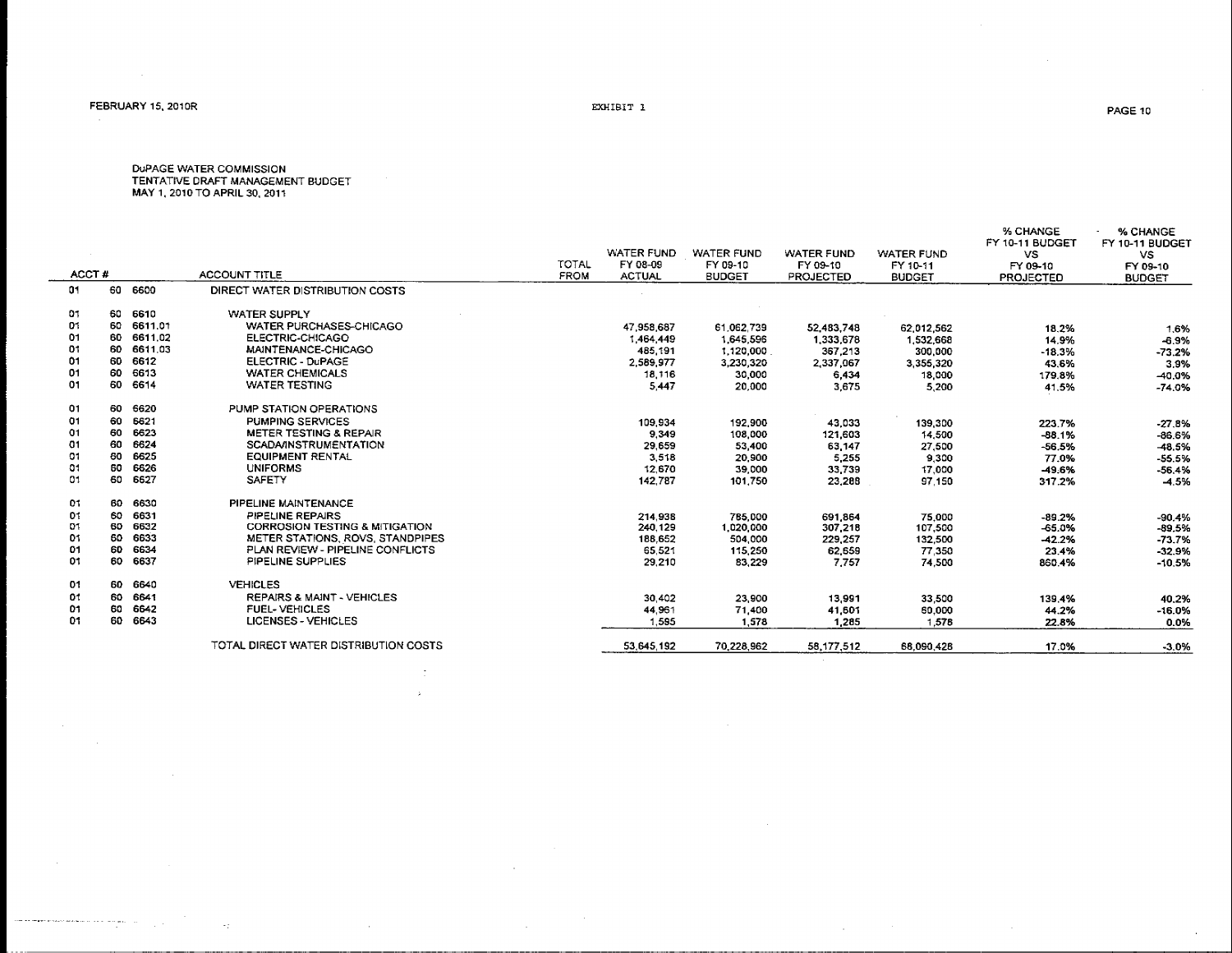$\sim$ 

EXHIBIT 1

D⊍PAGE WATER COMMISSION<br>TENTATIVE DRAFT MANAGEMENT BUDGET<br>MAY 1, 2010 TO APRIL 30, 2011

| ACCT#                |                                                      |              | <b>ACCOUNT TITLE</b>                                                                                                  | TOTAL<br><b>FROM</b> | WATER FUND<br>FY 08-09<br><b>ACTUAL</b> | WATER FUND<br>FY 09-10<br><b>BUDGET</b> | <b>WATER FUND</b><br>FY 09-10<br><b>PROJECTED</b> | <b>WATER FUND</b><br>FY 10-11<br><b>BUDGET</b> | <b>% CHANGE</b><br>FY 10-11 BUDGET<br>VS.<br>FY 09-10<br><b>PROJECTED</b> | % CHANGE<br>FY 10-11 BUDGET<br>VS.<br>FY 09-10<br><b>BUDGET</b> |
|----------------------|------------------------------------------------------|--------------|-----------------------------------------------------------------------------------------------------------------------|----------------------|-----------------------------------------|-----------------------------------------|---------------------------------------------------|------------------------------------------------|---------------------------------------------------------------------------|-----------------------------------------------------------------|
| 01<br>01<br>01<br>01 | 6720<br>60<br>6721<br>60<br>6722<br>60<br>6723<br>60 |              | <b>BOND INTEREST</b><br>BOND INTEREST - GO BONDS<br>BOND INTEREST - REV BONDS<br>NOTE INTEREST - CERTIFICATES OF DEBT |                      | 1,683,644<br>5,078,101                  | 1,644,000<br>4,689,653                  | 1,183,059<br>4,731,373<br>135,616                 | 523,643<br>4.348.294<br>1,175,000              | $-55.7%$<br>$-8.1%$<br>766.4%                                             | -68.1%<br>$-7.3%$<br>N/A                                        |
|                      |                                                      |              | TOTAL INTEREST EXPENSES                                                                                               |                      | 6.761.745                               | 6,333,653                               | 6,050,048                                         | 6,046,937                                      | $-0.1%$                                                                   | $-4.5%$                                                         |
| 01                   | 60                                                   | 6800         | LAND AND RIGHT-OF-WAY                                                                                                 |                      |                                         |                                         |                                                   |                                                |                                                                           |                                                                 |
| -01<br>01            | 60<br>60                                             | 6810<br>6820 | LAND AND RIGHT-OF-WAY<br><b>LEASES</b><br>PERMITS & FEES                                                              |                      | o                                       | 1,000<br>25,000                         | 1,810                                             | 10,600<br>10,750                               | N/A<br>493.9%                                                             | 960.0%<br>$-57.0%$                                              |
|                      |                                                      |              | TOTAL LAND AND RIGHT-OF-WAY                                                                                           |                      | $\bullet$                               | 26,000                                  | 1,810                                             | 21,350                                         | 1079.6%                                                                   | $-17.9%$                                                        |

ساسا والمحافظ المعا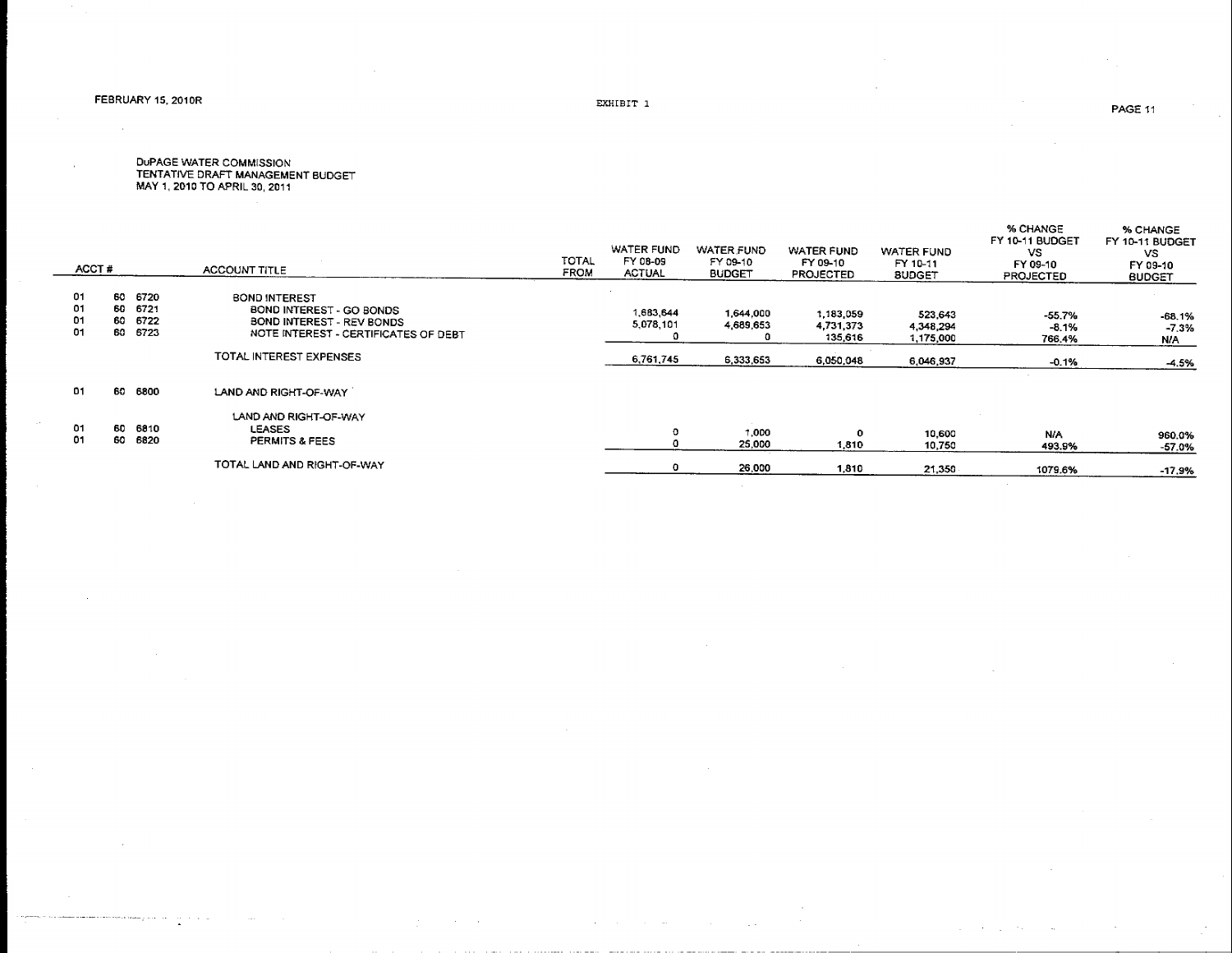EXHIBIT 1

DuPAGE WATER COMMISSION<br>TENTATIVE DRAFT MANAGEMENT BUDGET<br>MAY 1, 2010 TO APRIL 30, 2011

| ACCT# |    |      | <b>ACCOUNT TITLE</b>                 | TOTAL<br><b>FROM</b> | <b>WATER FUND</b><br>FY 08-09<br><b>ACTUAL</b> | <b>WATER FUND</b><br>FY 09-10<br><b>BUDGET</b> | WATER FUND<br>FY 09-10<br><b>PROJECTED</b> | WATER FUND<br>FY 10-11<br><b>BUDGET</b> | % CHANGE<br>FY 10-11 BUDGET<br>VS<br>FY 09-10<br><b>PROJECTED</b> | % CHANGE<br>FY 10-11 BUDGET<br>vs.<br>FY 09-10<br><b>BUDGET</b> |
|-------|----|------|--------------------------------------|----------------------|------------------------------------------------|------------------------------------------------|--------------------------------------------|-----------------------------------------|-------------------------------------------------------------------|-----------------------------------------------------------------|
| 01    | 60 | 6900 | CAPITAL EQUIPMENT/DEPRECIATION       |                      |                                                |                                                |                                            |                                         |                                                                   |                                                                 |
|       |    |      | <b>EQUIPMENT PURCHASES</b>           |                      |                                                |                                                |                                            |                                         |                                                                   |                                                                 |
| 01    | 60 | 6851 | <b>COMPUTER</b>                      |                      |                                                |                                                |                                            |                                         |                                                                   |                                                                 |
| 01    | 60 | 6852 | OFFICE FURNITURE & EQUIPMENT         |                      | 60,605                                         | 30,300                                         | 23,944                                     | 42,200                                  | 76.2%                                                             | 39.3%                                                           |
| 01    | 60 | 6856 |                                      |                      |                                                |                                                |                                            | 41,480                                  | N/A                                                               | N/A.                                                            |
| 01    | 60 | 6858 | <b>MACHINERY &amp; EQUIPMENT</b>     |                      |                                                | 50,000                                         |                                            |                                         | N/A                                                               | -100.0%                                                         |
|       |    |      | CAPITALIZED EQUIPMENT PURCHASES      |                      | (60, 605)                                      | (106, 300)                                     |                                            | (83,680)                                | <b>N/A</b>                                                        | $-21.3%$                                                        |
|       |    |      | <b>VEHICLE PURCHASES</b>             |                      |                                                |                                                |                                            |                                         |                                                                   |                                                                 |
| 01    | 60 | 6860 | <b>VEHICLES</b>                      |                      | 36,928                                         | 184,300                                        |                                            |                                         |                                                                   |                                                                 |
| 01    | 60 | 6868 | CAPITALIZED VEHICLES PURCHASES       |                      | (36, 928)                                      |                                                | 1,078                                      | 125,300                                 | 11523.4%                                                          | $-32.0%$                                                        |
|       |    |      |                                      |                      |                                                | (184, 300)                                     | 0                                          | (125, 300)                              | N/A                                                               | $-32.0%$                                                        |
| 01.   | 60 | 6920 | <b>WATER MAINS</b>                   |                      | 4,298,970                                      | 4,557,007                                      | 4,298,970                                  | 5,012,708                               | 16.6%                                                             | 10.0%                                                           |
| 01    | 60 | 6930 | <b>BUILDINGS</b>                     |                      | 2,194,802                                      | 2,041,745                                      | 2,041,426                                  | 2,245,920                               | 10.0%                                                             | 10.0%                                                           |
| 01    | 60 | 6952 | <b>EQUIPMENT</b>                     |                      | 40.155                                         | 100,200                                        | 55,023                                     | 110,000                                 | 99.9%                                                             |                                                                 |
| 01    | 60 | 6956 | PUMPING EQUIPMENT                    |                      | 208,341                                        | 179.472                                        | 171.479                                    | 197.419                                 |                                                                   | 9.8%                                                            |
| 01    | 60 | 6960 | <b>VEHICLE</b>                       |                      | 47,741                                         | 75,554                                         | 23,733                                     |                                         | 15.1%                                                             | 10.0%                                                           |
|       |    |      |                                      |                      |                                                |                                                |                                            | 83,109                                  | 250.2%                                                            | 10.0%                                                           |
|       |    |      | TOTAL CAPITAL EQUIPMENT/DEPRECIATION |                      | 6,790,009                                      | 6,927,978                                      | 6,615,653                                  | 7,649,156                               | 15.6%                                                             | 10.4%                                                           |
|       |    |      |                                      |                      |                                                |                                                |                                            |                                         |                                                                   |                                                                 |
|       |    |      | TOTAL OPERATING EXPENSES             |                      | 73,129,304                                     | 90,869,188                                     | 77.288.223                                 | 89,119,703                              | 15.3%                                                             | $-1.9%$                                                         |
|       |    |      |                                      |                      |                                                |                                                |                                            |                                         |                                                                   |                                                                 |

 $\sim$ 

 $\sim$ 

PAGE 12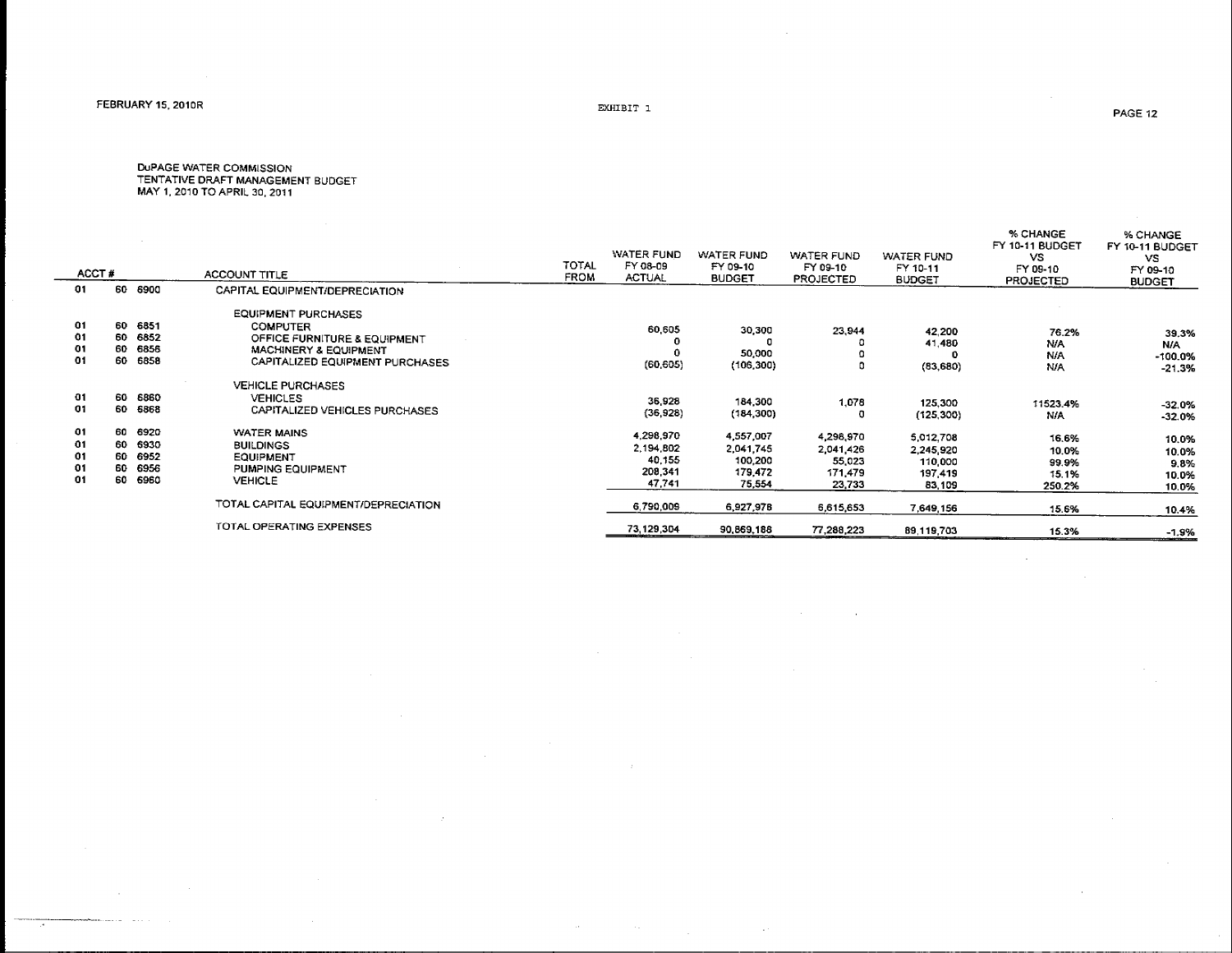) and<br>an  $\gamma\omega$  is

 $\sim$ 

. . '

 $\mathcal{L}$ 

DUPAGE WATER COMMISSION<br>TENTATIVE DRAFT MANAGEMENT BUDGET<br>MAY 1, 2010 TO APRIL 30, 2011

| ACCT# |    |         | <b>ACCOUNT TITLE</b>             | TOTAL<br><b>FROM</b> | <b>WATER FUND</b><br>FY 08-09<br><b>ACTUAL</b> | <b>WATER FUND</b><br>FY 09-10<br><b>BUDGET</b> | <b>WATER FUND</b><br>FY 09-10<br><b>PROJECTED</b> | <b>WATER FUND</b><br>FY 10-11<br><b>BUDGET</b> | % CHANGE<br>FY 10-11 BUDGET<br>VS.<br>FY 09-10<br><b>PROJECTED</b> | % CHANGE<br>FY 10-11 BUDGET<br>VS.<br>FY 09-10<br><b>BUDGET</b> |
|-------|----|---------|----------------------------------|----------------------|------------------------------------------------|------------------------------------------------|---------------------------------------------------|------------------------------------------------|--------------------------------------------------------------------|-----------------------------------------------------------------|
| 01    | 60 | 7000    | <b>CONSTRUCTION EXPENDITURES</b> |                      |                                                |                                                |                                                   |                                                |                                                                    |                                                                 |
|       |    |         |                                  |                      |                                                |                                                |                                                   |                                                |                                                                    |                                                                 |
| 01    |    | 60 7110 | <b>METERING STATIONS</b>         |                      | 9,283                                          | o                                              | 490.364                                           | 566,200                                        | 15.5%                                                              | N/A                                                             |
| 01    | 60 | 7210    | DU PAGE PUMPING STATION          |                      | Ω                                              |                                                |                                                   |                                                | <b>N/A</b>                                                         | N/A                                                             |
| 01    | 60 | 7211    | CADWELL AVE REALIGNMENT          |                      | 106,379                                        |                                                | 25,984                                            |                                                | $-100.0%$                                                          | N/A                                                             |
| -01   | 60 | 7212    | MATERIAL & EQUIPMENT STORAGE     |                      | 78.924                                         | 972,130                                        | 1,206,260                                         |                                                | $-100.0%$                                                          | $-100.0%$                                                       |
| 01    | 60 | 7213    | <b>EMERGENCY GENERATION</b>      |                      | 4.113,433                                      | 13,203,540                                     | 16,873,356                                        | 4,789,933                                      | $-71.6%$                                                           | $-63.7%$                                                        |
| 01    | 60 | 7214    | SITE IMPROVEMENTS                |                      |                                                |                                                |                                                   |                                                | <b>N/A</b>                                                         | N/A                                                             |
| 01    | 60 | 7215    | <b>GARAGE/OFFICE BUILDING</b>    |                      |                                                |                                                |                                                   |                                                | <b>N/A</b>                                                         | <b>N/A</b>                                                      |
| 01    | 60 | 7410    | REMOTE FACILITIES                |                      |                                                |                                                |                                                   |                                                | <b>N/A</b>                                                         | <b>N/A</b>                                                      |
| 01    | 60 | 7510    | <b>TRANSMISSION MAINS</b>        |                      |                                                |                                                |                                                   |                                                | <b>N/A</b>                                                         | N/A                                                             |
| 01    | 60 | 7611    | STANDPIPE IMPROVEMENTS           |                      | o                                              |                                                | $\Omega$                                          | 15,000                                         | <b>N/A</b>                                                         | N/A                                                             |
| 01    | 60 | 7950    | LEGAL                            |                      |                                                |                                                |                                                   |                                                |                                                                    |                                                                 |
| 01    | 60 | 7950    | <b>GENERAL COUNSEL</b>           |                      | 0                                              | 30,000                                         | 0                                                 | o                                              | <b>N/A</b>                                                         | $-100.0%$                                                       |
| 01    | 60 | 7950    | <b>LEGAL NOTICES</b>             |                      | $\Omega$                                       | o                                              | $\Omega$                                          | $\Omega$                                       | <b>N/A</b>                                                         | N/A                                                             |
| 01    | 60 | 7970    | LAND AND RIGHT-OF-WAY            |                      |                                                |                                                |                                                   |                                                |                                                                    |                                                                 |
| 01    | 60 | 7970    | <b>PERMITS &amp; FEES</b>        |                      | 0                                              | n                                              | 0                                                 |                                                | <b>N/A</b>                                                         | N/A                                                             |
| 01    | 60 | 7970    | <b>EASEMENTS</b>                 |                      | 0                                              | 25,000                                         |                                                   |                                                | <b>N/A</b>                                                         | $-100.0%$                                                       |
| 01    | 60 | 7970    | <b>REAL PROPERTY</b>             |                      |                                                | 0                                              |                                                   |                                                | <b>N/A</b>                                                         | N/A                                                             |
| 01    | 60 | 7970    | <b>RELATED SERVICES</b>          |                      | $\Omega$                                       | n                                              |                                                   |                                                | <b>N/A</b>                                                         | N/A                                                             |
| 01    | 60 | 7980    | CAPITALIZED FIXED ASSETS         |                      | (4,308,019)                                    | (14, 230, 670)                                 | (18,595,964)                                      | (5,371,133)                                    | $-71.1%$                                                           | $-62.3%$                                                        |
|       |    |         | TOTAL CONSTRUCTION EXPENDITURES  |                      | 0                                              |                                                |                                                   |                                                | N/A                                                                | N/A                                                             |
|       |    |         |                                  |                      |                                                |                                                |                                                   |                                                |                                                                    |                                                                 |

 $\sim 10^{-1}$ 

 $\mathcal{L}_{\mathcal{A}}$